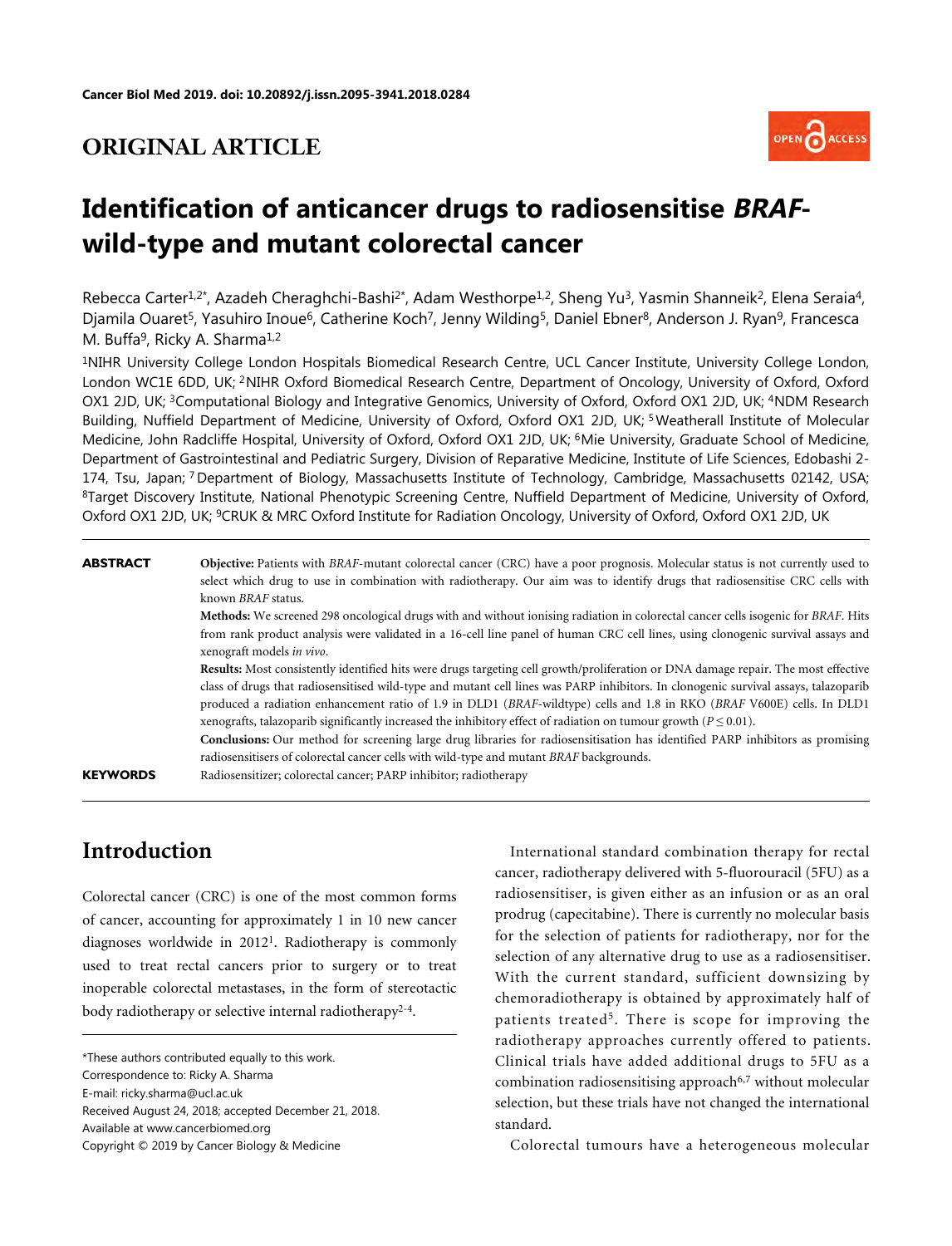background[8](#page-10-6) . Commonly occurring CRC mutations that may be prognostic or can affect treatment decisions include *KRAS*, *BRAF* and *PIK3CA* mutations, which are found in 42%, [9](#page-10-7)% and 13% of CRC patients respectively<sup>9</sup>. KRAS, BRAF and PIK3CA are vital components of two main cellular signalling pathways; RAS/MEK/ERK and PI3K/AKT/mTOR; strongly inter-connected pathways that play central roles in tumorigenesis by regulating cell survival, proliferation, metabolism, and motility. The *KRAS* gene is a member of the oncogenic *RAS* gene family and binds to effector kinases including BRAF and phosphatidylinositol 3-kinase (PI3K). The *PIK3CA* gene encodes the PI3K p110α subunit, which interacts with RAS proteins<sup>[10](#page-10-8)</sup>.

The commonest *BRAF* mutation in colorectal cancer, the V600E substitution, results in elevated kinase activity and constitutive downstream MEK and ERK phosphorylation[11](#page-10-9),[12](#page-10-10). The presence of *BRAF* V600E in advanced CRC correlates with poor prognosis with markedly worse progression after chemotherapy[13](#page-10-11)[-15](#page-11-0) . *BRAF* mutation is predictive of poor response to cetuximab in metastatic CRC, also observed for *KRAS* and *PIK3CA* mutations[16](#page-11-1)-[18](#page-11-2) . Although patients with *BRAF*-mutant cancers do less well with chemotherapy, anti-EGFR therapies and surgery<sup>[19](#page-11-3)</sup>, there is currently no suggestion that they benefit less from radiotherapy. Although *BRAF* mutation is relatively rare in rectal cancer, radiotherapy can also be used to treat inoperable liver metastases from CRC. It has been suggested that CRC liver metastases respond less well to radiotherapy than liver metastases from other primary malignancies<sup>[20](#page-11-4)</sup>, hence the addition of a radiosensitising drug may be of value to improve the therapeutic index during radiotherapy<sup>[21](#page-11-5)</sup>.

Our aim was to develop a radiosensitiser drug discovery assay enabling identification of drugs that will enhance radiotherapy more effectively than the current standard, 5FU, and demonstrate activity in defined molecular backgrounds. Firstly, we developed a high throughput screen (HTS), in CRC cell lines, to identify drugs that could be effective radiosensitisers in the context of *BRAF* V600E activating mutations. The drugs identified during the screen were validated across an extensive panel of human CRC cell lines, selected to represent aspects of the molecular landscape of CRC; including *BRAF* V600E in both MSI and MSS backgrounds, and a spectrum of *KRAS*, *PIK3CA* and *p53* mutations. Such cell line panels recapitulate the different subtypes found in CRC, are representative of genetic alterations found in primary cancers and are good predictors of clinical efficacy during drug development programmes<sup>[22](#page-11-6)</sup>. Here, we use this model to test new drug-radiotherapy combinations for the first time, identifying PARP inhibitors

as the most strongly radiosensitising class of agent before validating by clonogenic survival assays and *in vivo* xenograft studies.

# **Materials and methods**

#### **Cell lines, drug library and irradiations**

The parental CRC cell lines RKO (*BRAF V600E/V600E/WT*) and VACO432 (*V600E/WT*) and their isogenic pairs RKO-T29 (*BRAF WT/-/-*) and VACO432-VT1 (BRAF WT/-) were a gift from Sandra Van Schaeybroeck, Queens University, Belfast, UK (mutation status confirmed by sequencing). The panel of colorectal cancer cell lines utilised for cell proliferation assays was obtained from Prof. Walter Bodmer, University of Oxford, UK. The cell line panel is listed in **Supplementary Table S1**, and has been previously described<sup>[22](#page-11-6)</sup>. Non-malignant cell lines were obtained from Prof. Gillies McKenna, University of Oxford, UK. All cell lines were used within 12 passages, or where necessary, replenished using frozen aliquots of the initial passage. Isogenic cell lines were grown in McCoy's 5A (Modified) Medium, and other cell lines in DMEM; both supplemented with 10% Fetal Bovine Serum and  $1 \times$  penicillin/streptomycin (Thermofisher Scientific Inc., MA, USA), in a 37°C, 5%  $CO_2$ , humidified incubator. The small compound anti-cancer drug library was provided in 384-well plate format (Target Discovery Institute, University of Oxford), and contained 222 drugs from the TDI Extended Oncology Drugs Library (ODL) and 76 from the NCI Developmental Therapeutics Program (DTP) Approved Oncology Drug set (**Supplementary Table S2**).

A GSR D1 irradiator (Gamma-Service Medical GmbH, Leipzig, Germany) a Cs-137 source, (dose rate 1.5 Gy/min) was used for cell irradiations. For xenografts, a RS320 X-ray irradiator (Gulmay Limited, Byfleet, UK) was used (1.6 Gy/min), with lead shielding to localise dose to tumor. Dosimetry was calculated from optical density of scanned Gafchromic EBT3 film (Ashland, NJ, USA), corrected and calibrated to the National Physical Laboratory (Teddington, UK) primary standard.

## **High-throughput drug screen with ionising radiation**

Methodology and data analysis followed internationally recognised high-throughput screening guidelines<sup>[23](#page-11-7)</sup>. BRAF *V600E* isogenic RKO and VACO432 cells were seeded in 52 μ L/well by Flexdrop (PerkinElmer, MA, USA). Seeding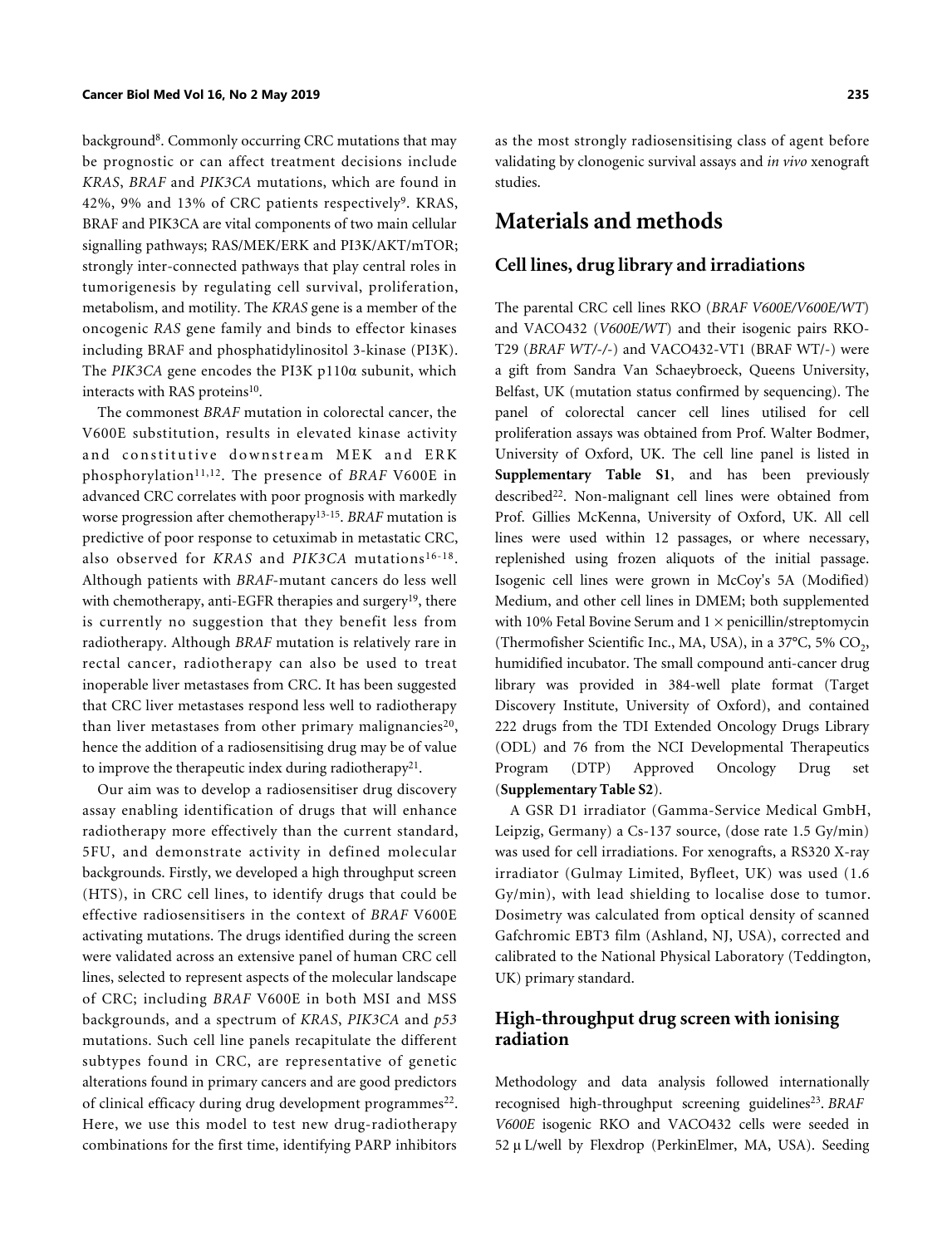density in 384-well plates was 300 cells/well (RKO) and 1,000 cells/well (VACO432). Eighteen hours after seeding, cells were screened with 298 oncological drugs, in 5-fold dilutions from 10 μM–16 nM. Janus workstations (PerkinElmer, MA, USA) were used to transfer 13 μL of compound from library plate to cell culture plates. Positive controls were PI103 and vorinostat, negative controls were vehicle (DMSO) alone. After 6 h, plates were either mock-irradiated, or irradiated with 4 Gy. Media was replaced 24 h following treatment, and surviving cells allowed to proliferate for five doubling times as optimised in preliminary screens. Cell viability was measured by resazurin (10  $\mu$  g/mL) in phenol red-free DMEM. Metabolically viable cells reduce resazurin to fluorescent resorufin, which was quantified by PerkinElmer Envision microplate reader (540 nm excitation/590 nm emission). Control wells reached 90%–100% confluency at the time of assay performance, control irradiated wells were around 60% confluent. Raw data were normalized by rescaling to plate mean intensity and to negative controls. Quality plots were contrasted to assess artifacts and reproducibility. Normalized data Z are presented, as the applied rescaling by plate mean is effectively a z-score standardization. Selection of candidate hits was based on rank product analysis, adapting a published method<sup>[24](#page-11-8)</sup>. Specifically, for each pair of conditions (i.e. with/without irradiation), the differences between normalised screen intensities were calculated for each well, hence each drug. These differences are presented as Delta-Z (ΔZ) scores. Rank product applied to these differences identified compounds producing large and consistent changes. Probability of false discovery was computed by permutation, with  $n = 100$ . Analyses were implemented in R version 2.1 ([https://cran.r](https://cran.r-project.org/)[project.org/](https://cran.r-project.org/)); heatmaps were generated by modifying D3.js libraries [\(https://d3js.org/](https://d3js.org/)).

### **Cell proliferation and colony formation assays**

Our method for comparison of  $IC_{50}$  in the presence or absence of radiation has been described previously<sup>[25](#page-11-9)</sup>. Clonogenic survival was measured following a standard method, with plating efficiency and surviving fractions calculated as described<sup>[26](#page-11-10)</sup>. Briefly, cells were seeded into 10 cm culture dishes, normally 500 cells/plate (for 0 Gy plates), increasing by 10-fold for each 4 Gy administered, to 500,000 cells/plate (12 Gy). After attachment (overnight), cells were drug-treated, and six hours later exposed to 0, 4, 8 or 12 Gy radiation. Culture medium was replaced 24 hours postirradiation, plates were incubated to form visible colonies > 50 cells (10 – 15 days) and fixed with 0.4% methylene blue in

methanol. Survival curves were fitted using Graphpad Prism v7.0A. Radiation enhancement ratio (RER) was obtained from the ratio of radiation dose at 1% survival of vehicle compared with drug treated cells.

#### **Xenograft studies**

Animal experiments were performed following local ethical review under licence from the UK Home Office (ASPA 1986, revised January 2013). Female Balb/c nude mice (6–8 weeks old) were anaesthetised with 2% isoflurane and subcutaneously injected with 50% matrigel containing 5x10<sup>6</sup> DLD1 cells or  $5 \times 10^6$  RKO/mouse ( $n = 24$ ) into the back. When tumor volume reached 100 mm<sup>3</sup>, mice were randomly placed into 4 groups ( $n = 6$ /group). Oral treatments were by gavage, in two doses on the first and fourth days of treatment. Group (1) received vehicle only, 10% dimethylacetamide/6% solutol HS/PBS (0.1mL/10 g body weight). Group (2) received talazoparib; 0.1 mg/kg in vehicle. Radiation treatments comprised  $2 \times 5$  Gy, localised to the tumor, also on the first and fourth days of treatment. Group (3) received radiation only, 5 Gy one hour after each vehicle treatment. Group (4) received combination treatment, 5 Gy one hour after each talazoparib treatment. Tumor size was measured by caliper  $3 \times$  per week. Mice were sacrificed when tumours reached 400 mm<sup>3</sup> or 42 days following the first treatment. Tumours were formalin fixed and stained for the hypoxia marker CA9 as previously described<sup>[27](#page-11-11)</sup>.

# **Results**

# **Development of a high throughput screen with ionising radiation**

In order to identify drugs that radiosensitise CRC cells mutated for BRAF V600E, isogenic cell lines containing either BRAF V600E or BRAF WT variants were screened against a 298-compound library of approved anticancer drugs. Mutation status for KRAS, PIK3CA and p53 for these cell lines is shown in **[Figure 1A](#page-3-0)**, with the screen protocol outlined in **[Figure 1B](#page-3-0)**.

A prerequisite for high-throughput detection of radiosensitisers is an assay that is predictive of the effects of drug/ radiation combinations on clonogenic cell survival. Extended incubation following irradiation improves correlation with radiosensitisation<sup>[28](#page-11-12)</sup>, and we incorporated 5 days incubation following radiation treatment; improving correlation to clonogenic survival, but avoiding compromises to cell metabolism and thus assay performance<sup>[29](#page-11-13)</sup>. Serial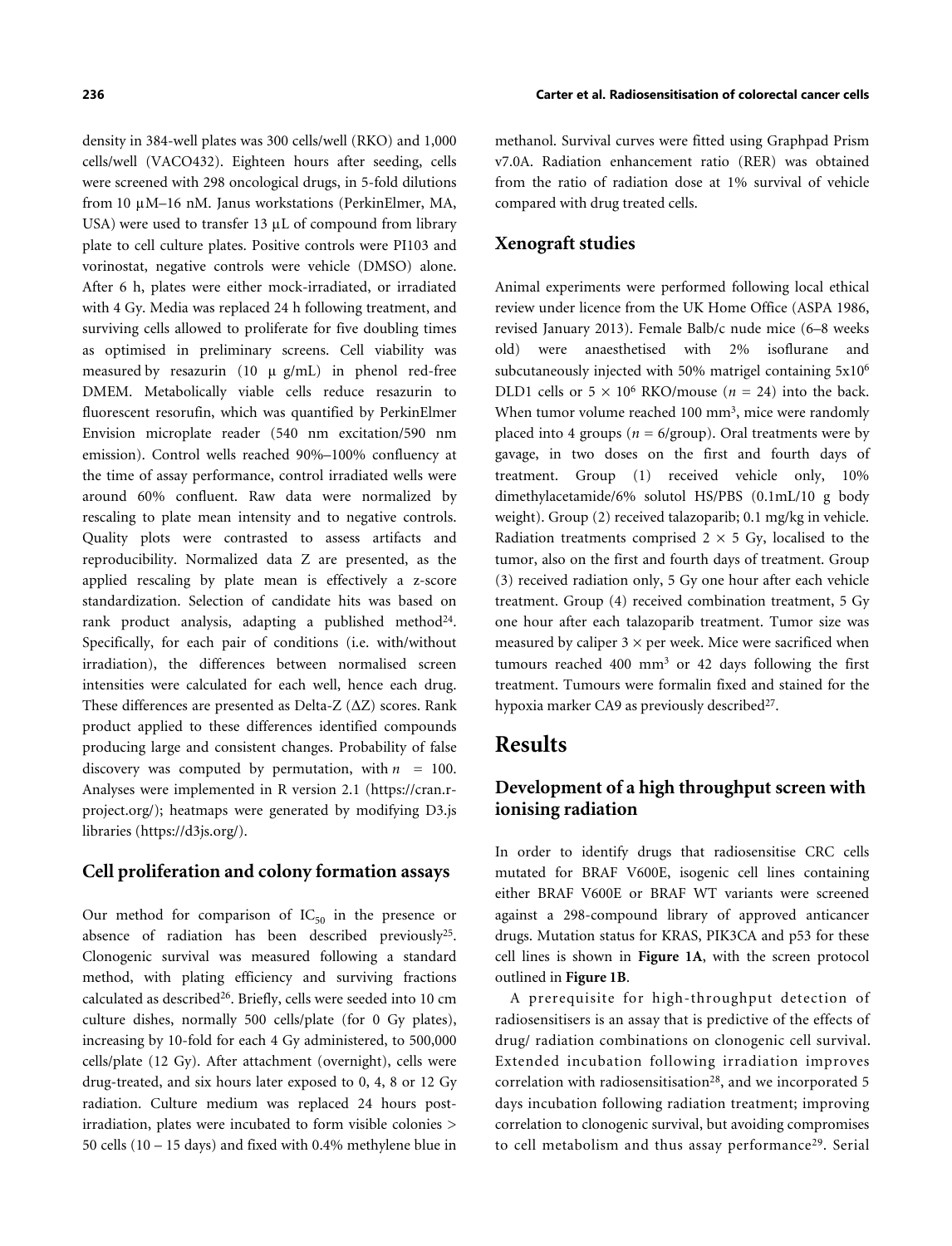dilution of cells in the presence of resazurin showed equivalent fluorescence, linear in relation to cell number, for both non-irradiated cells, and cells 5 days post-irradiation (data not shown). This indicates that the metabolic assay was a good surrogate for cell number at this timepoint.

Screens were carried out in duplicate and quality plots demonstrated good reproducibility (**[Figure 1C](#page-3-0)**), with mean Pearson correlation between pairs of replicates of 0.88 and average Z factor of 0.58 for irradiated and 0.53 for nonirradiated plates. Cell viability was compared between normalized irradiated and non-irradiated plates, generating heatmaps [of the diff](#page-3-0)erence, ΔZ, for each compound. Hit selection (**[Figure 1D](#page-3-0)**) was based on rank product analysis, with the probability of false discovery computed by permutations (see Materials and methods). Potential hits were drugs that sensitised the BRAF-mutant isogenic variant, at one or more concentrations, with probability of false positive (PFP)  $\leq$  0.05. Some plates showed a pronounced 'edge effect', and for this reason, analysis was repeated [con](#page-3-0)sidering the edge wells as a separate population (**[Figure](#page-3-0) [1E](#page-3-0)**). Hits with significant ΔZ score between irradiated and non-irradiated samples, with radiosensitisation factor < 1 (normalised against control plates) and *P*-value  $\leq 0.05$  were selected as significant. Positive controls were consistently identified as hits, with  $\Delta Z$  scores  $\leq$  2, comparable to results obtained in manual assays.



<span id="page-3-0"></span>Figure 1 High-throughput screening of FDA approved cancer drugs to identify which drugs should be used for radiosensitisation in the context of single gene mutations in colorectal cancer. (A, B) CRC cells isogenic for *BRAF V600E* and with defined *KRAS, PIK3CA and p53* status were screened with the DTP approved oncology drug library +/- irradiation and allowed to grow for five doubling times. Cell viability was compared between irradiated and non-irradiated plates. (C) Raw data were normalized by rescaling both to the plate mean and negative controls, and quality plots contrasted. (D) Heatmaps were generated for each individual plate. ΔZ scores were calculated between irradiated and non-irradiated plates. Selection of candidate hits was based on a rank product method (see methods). Probability of false discovery was computed by permutation, with 100 permutations. (E) Example heatmap generated for one of the HTS plates. Hits were identified as drugs with a ΔZ score significantly higher than expected by chance when irradiated and non-irradiated samples were compared.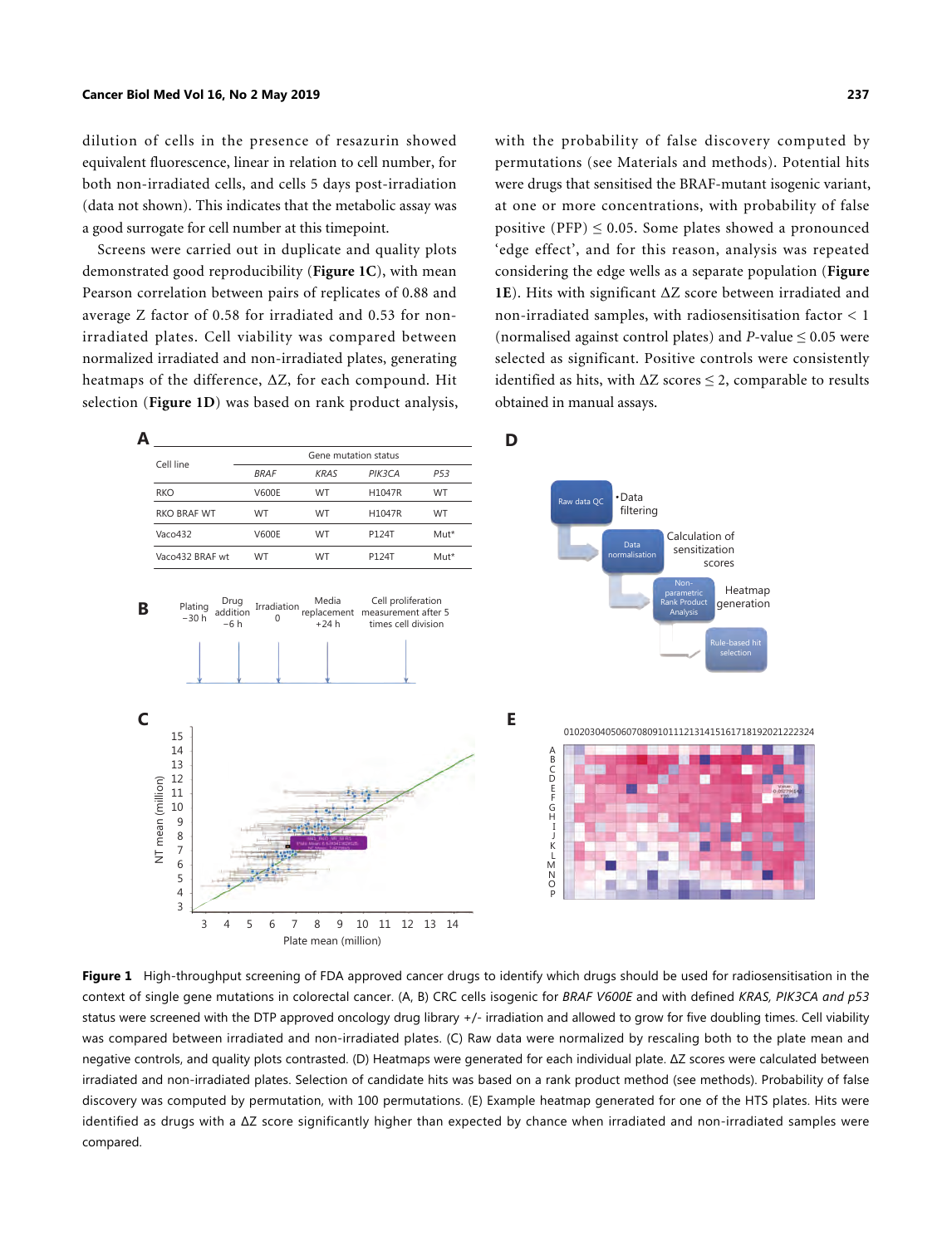# **BRAF V600E screen in isogenic cell lines following irradiation**

Drugs were ranked according to radiosensitisation against *BRAF*-mutated cells. The fifteen drugs with the highest significance against *BRAF*-mutated cells are shown in **[Table 1](#page-4-0)**. Seven hits have previously been identified as radiosensitisers in the published literature<sup>[30](#page-11-14)-[36](#page-11-15)</sup>, helping to validate our methodology. Five hits were inhibitors of RAS/RAF/ MEK/ERK pathway (trametinib, TAK-733, pimasertib, doramapoimod and dactolisib), predominantly acting in *BRAF* WT and V600E. Eight drugs reached significance in the *BRAF*-mutant cell line but not in *BRAF* WT, including the CHK1 inhibitor, PF477736. Another CHK1 inhibitor, AZD7762, radiosensitised both *BRAF* variants.

The poly(ADP-ribose) polymerase (PARP) inhibitor, olaparib, significantly increased sensitivity to irradiation in *BRAF* V600E RKO cells. In a separate screen of *BRAF* isogenic Vaco432 cells, olaparib also radiosensitised *BRAF* V600E Vaco432 cells at 16 nM and 80 nM (*P* ≤ 0.05, data not shown). Based on these data, radiosensitisation by PARP inhibitors (PARPi) in RKO isogenic for V600E and WT, was validated by long-term proliferation assay at a broad

<span id="page-4-0"></span>**Table 1** Fifteen radiosensitisers identified for *BRAF*-mutant cells

concentration range and by clonogenic cell survival assay (**[Figure 2](#page-5-0)**). Olaparib as a single agent had little effect on survival, but combination treatment caused a significant increase in radiation sensitivity, albeit with similar effect in both *BRAF* WT and V600E variants.

# **Radiosensitisation in an extended CRC cell line panel**

To validate the screen, we used a cell line panel inclusive of the different molecular subtypes of CRC. We specifically prioritised the drug hits with the most immediate scope for translation to clinical trials in combination with radiotherapy. The cell line panel was selected so that several cell lines exhibited each gene mutation of interest. Fifteen cell lines with defined *BRAF*, *p53*, *KRAS*, *PIK3CA* and mismatch repair status were us[ed. The](#page-6-0) compounds chosen for further testing are shown in **[Table 2](#page-6-0)**, along with *p*-values indicating whether significant  $IC_{50}$  shift was observed following normalisation for radiation effect. The complete  $IC_{50}$  results determined by these assays are shown in **Supplementary Table S3**.

From these assays, olaparib and rucaparib displayed potent

| Compound     | Effective concentration<br>in RKO (BRAF mut) $(\mu M)$ | Effective concentration<br>in RKO (BRAF WT) $(\mu M)$ | Mechanism of action      |
|--------------|--------------------------------------------------------|-------------------------------------------------------|--------------------------|
| Dactolisib   | 0.016, 0.4                                             | 0.016                                                 | Dual PI3K/mTOR inhibitor |
| Panobinastat | 0.016                                                  | ns                                                    | <b>HDAC</b> inhibitor    |
| Trametinib   | 0.016                                                  | 0.016                                                 | MEK inhibitor            |
| ABT-199      | 0.08                                                   | 0.08                                                  | Bcl-2 inhibitor          |
| Olaparib     | 0.08                                                   | ns                                                    | PARP inhibitor           |
| Tosedostat   | 0.08                                                   | ns                                                    | Peptidase inhibitor      |
| AZD 7762     | 0.08                                                   | 0.08                                                  | Chk inhibitor            |
| Pimasertib   | 0.4, 0.08                                              | 0.08                                                  | MEK inhibitor            |
| PF477736     | 0.08                                                   | ns                                                    | Chk1 inhibitor           |
| 17-AAG       | 0.08                                                   | ns                                                    | Hsp90 inhibitor          |
| Doramapimod  | 0.08                                                   | ns                                                    | p38 MAPK inhibitor       |
| Danusertib   | 0.08                                                   | ns                                                    | aurora kinase inhibitor  |
| Serdametan   | 0.4                                                    | 0.4                                                   | MDM2 inhibitor           |
| Tak-733      | 0.4                                                    | 0.4                                                   | MEK inhibitor            |
| Auranofin    | 0.4                                                    | ns                                                    | Gold complex             |
|              |                                                        |                                                       |                          |

RKO colorectal cancer cells *BRAF* V600E or WT were screened with 298 approved oncology drugs alone or in combination with irradiation. Radiosensitisation factors were calculated from the ratio of fluorescence of irradiated versus non-irradiated plates. The most significant hits for *BRAF*-mutant variant RKO cells are shown; each hit has radiosensitisation factor < 1, PFP ≤0.05 and *P*-values ≤0.05; 'ns' indicates that significance was not reached in the *BRAF* WT cell line for the drug tested.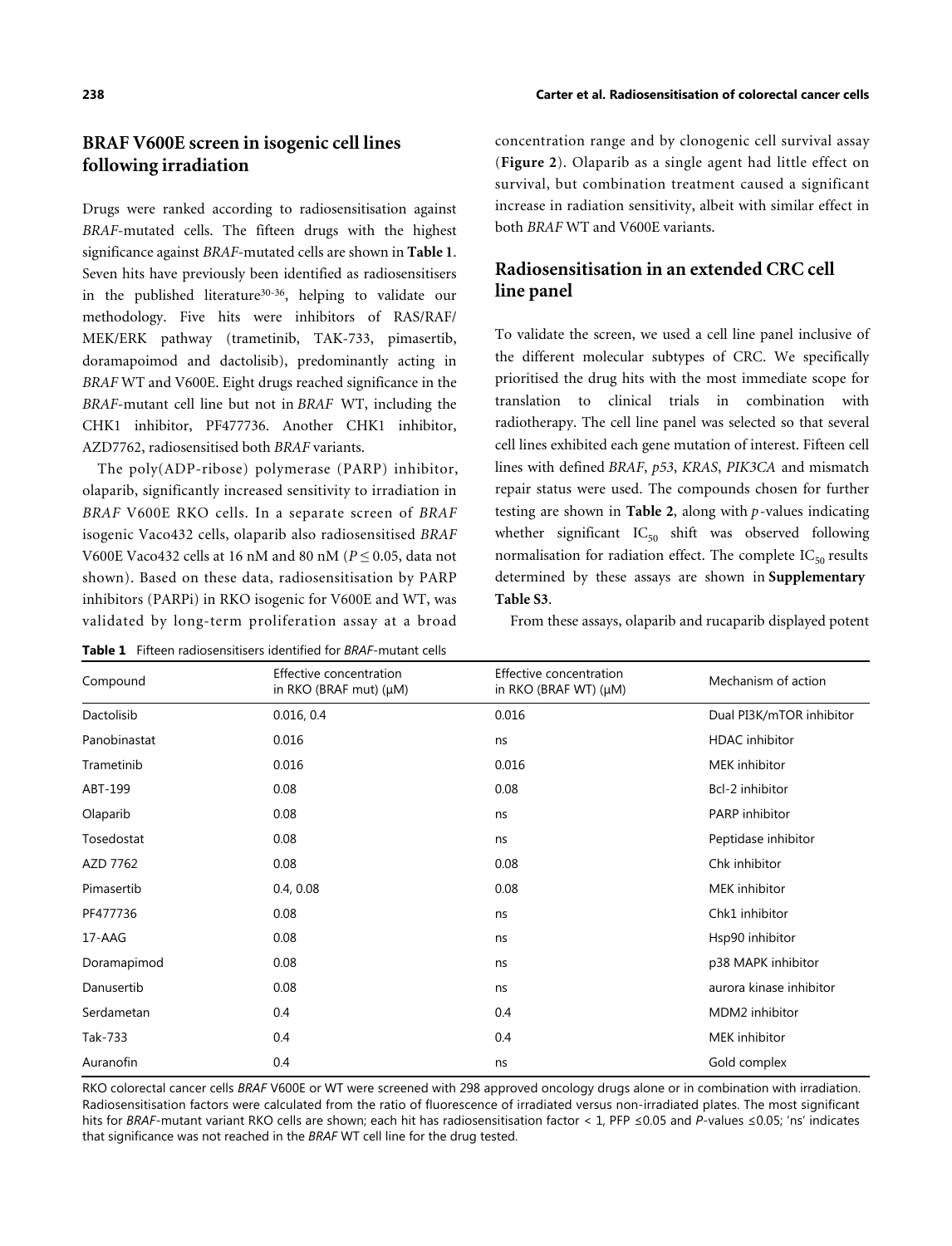

<span id="page-5-0"></span>**Figure 2** Validation of radiosensitisation effects of olaparib in BRAF-mutant and BRAF-WT isogenic CRC cells. Confirmation of radiosensitisation by olaparib in BRAF mutant and WT RKO cells by: (A) Long-term cell proliferation assays, showing separation (red arrows) between IC<sub>50</sub> curves normalised for radiation effect, indicating significant radiosensitisation (BRAF-mutant:  $P \le 0.001$ ; BRAF-WT:  $P \le 0.01$ , calculated by paired *t*-test). (B) Clonogenic survival assays, showing significant radiation enhancement by 0.1–1 μM olaparib at 1% cell survival (BRAF-mutant: *P* ≤ 0.05; BRAF-WT: *P* ≤ 0.001), calculated by one-way ANOVA in multiple comparison tests). Data show the mean of *n* = 3 experiments ± SEM (\**P* ≤ 0.05, \*\**P* ≤ 0.01, \*\*\**P* ≤ 0.001).

radiosensitising ability across multiple cell lines.  $IC_{50}$  curves (normalised for radiation effect) were significantly different  $(P \le 0.01)$  for all except three cell lines; namely, C10, CW2 and Colo678 (**[Table 2](#page-6-0)**).

Both Chk1 inhibitors, and trametinib, were also effective radiosensitisers in the majority of cell lines tested. Vemurafenib was ineffective in *BRAF* WT (IC<sub>50</sub> frequently not reached), but showed some efficacy in *BRAF* mutated cell lines, (not significant for radiosensitisation). This limited effect may arise from feedback activation of EGFR, PI3K or alternative signaling pathways, reducing vemurafenib efficacy in CRC when compared to melanoma<sup>[37](#page-11-16)</sup>.

#### **Validation of radiosensitisation by PARP inhibitors with clonogenic survival assays**

As PARPi were the most effective radiosensitisers of the CRC cell line panel, clonogenic survival assays were used to measure radiation enhancement ratios (RERs) in 3 cell lines that were strongly radiosensitised ( $> 10$ -fold IC<sub>50</sub> shift) and 3 cell lines with  $IC_{50}$  shift < 10-fold. To potentially improve PARPi radiosensitisation of these resistant cell lines, a more trapping PARPi, talazoparib, was included in these assays. Survival curves (**[Figure 3](#page-7-0)**), and RERs (**[Table 3](#page-8-0)**) reflected the proliferation assay results: Olaparib and rucaparib significantly radiosensitised RKO, DLD1, and HT29 compared to vehicle-treated cells, while radiosensitisation of HT55, Colo678, and C10 was limited – although significant for HT55 cells treated with rucaparib. Talazoparib significantly radiosensitised all cell lines tested, and was overall the most effective radiosensitiser (average RERs 1.21–1.92), followed by rucaparib (average RERs 1.15–1.41) and finally olaparib (average RERs 1.12–1.4).

To indicate potential normal tissue toxicity, PARPi experiments were repeated in three non-mali[gnant ce](#page-8-0)ll lines, HFLA, MRC5 and RPE. In clonogenic assays (**[Table 3](#page-8-0)**), these non-malignant cells were significantly radiosensitised by talazoparib. Radiosensitisation by rucaparib was significant for HFLA and MRC5, and radiosensitisation by olaparib was significant only for MRC5 cells ( $P \le 0.05$ ).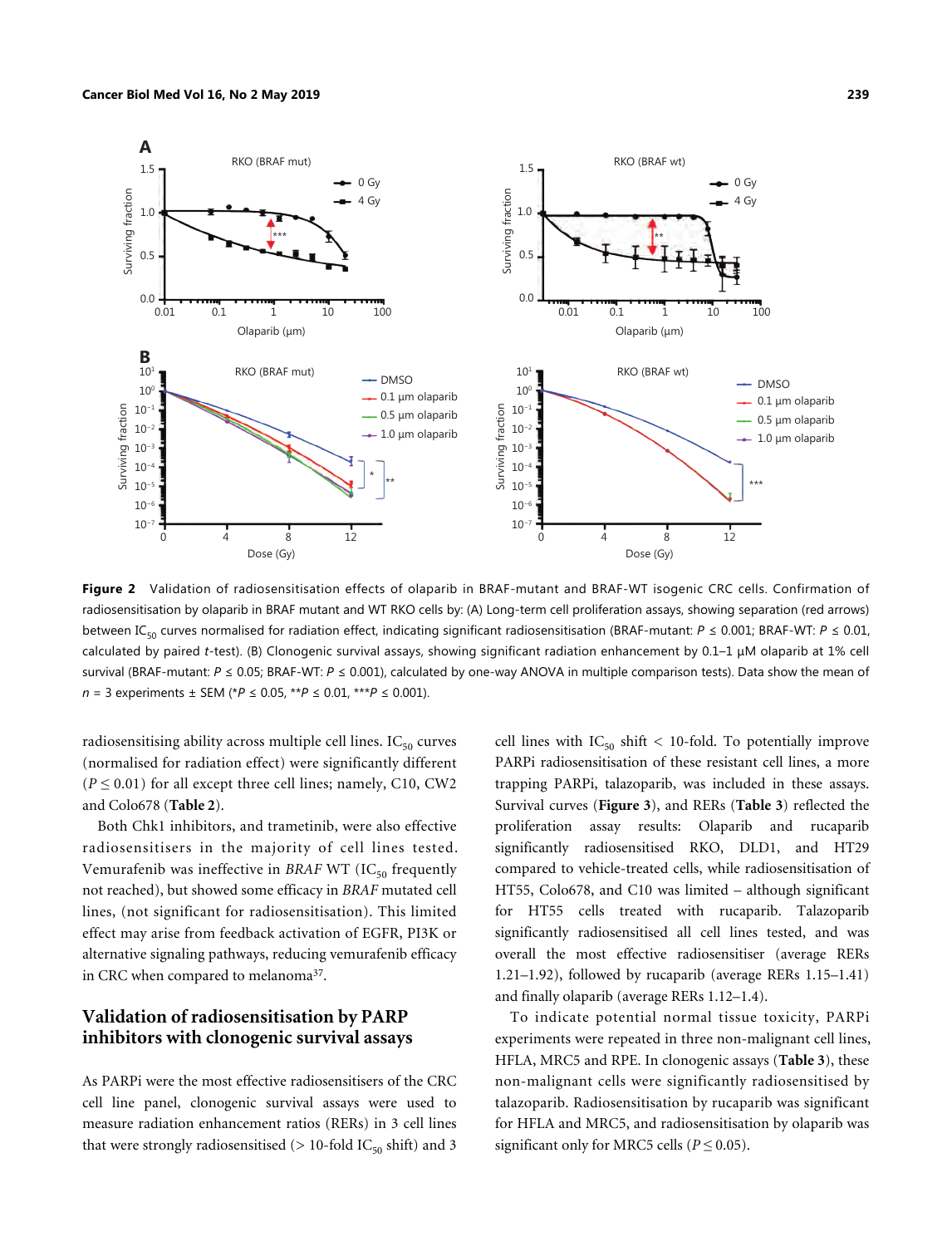| Table 2                                                                                                                                                                                                                                                                                                                                                                                                                                                                                  |                                            |                                 |                                  |                                 |                          | P-values for radiosensitisation by 11 drugs across a panel of 15 CRC cell lines                                  |                |              |              |                      |               |              |                 |              |              |               |
|------------------------------------------------------------------------------------------------------------------------------------------------------------------------------------------------------------------------------------------------------------------------------------------------------------------------------------------------------------------------------------------------------------------------------------------------------------------------------------------|--------------------------------------------|---------------------------------|----------------------------------|---------------------------------|--------------------------|------------------------------------------------------------------------------------------------------------------|----------------|--------------|--------------|----------------------|---------------|--------------|-----------------|--------------|--------------|---------------|
| Cell line                                                                                                                                                                                                                                                                                                                                                                                                                                                                                |                                            | LS411                           | Vaco5                            | RKO                             | HT29                     | OXCO4                                                                                                            | CCK81          | HCA7         | <b>DLD1</b>  | CW <sub>2</sub>      | C10           | HT55         | C <sub>99</sub> | Colo678      | <b>SW403</b> | SW1222        |
| <b>BRAF</b>                                                                                                                                                                                                                                                                                                                                                                                                                                                                              |                                            | V600E<br><b>BRAF</b>            | V600E<br><b>BRAF</b>             | V600E<br><b>BRAF</b>            | V600E<br>BRAF            | <b>BRAFV600E</b>                                                                                                 | BRAFWT         | BRAFWT       | BRAFWT       | BRAFWT               | BRAFWT        | BRAFWT       | BRAFWT          | BRAFWT       | BRAFWT       | BRAFWT        |
| MSI status                                                                                                                                                                                                                                                                                                                                                                                                                                                                               |                                            | NSI                             | ΝSΙ                              | NSI                             | VSS                      | <b>NSS</b>                                                                                                       | ISM            | ΝSΙ          | <b>NSI</b>   | ISIN                 | <b>NSS</b>    | <b>NSS</b>   | NSS             | <b>NSS</b>   | <b>NSS</b>   | <b>NSS</b>    |
| KRAS                                                                                                                                                                                                                                                                                                                                                                                                                                                                                     |                                            | KRAS<br>$\overline{\mathsf{S}}$ | KRAS<br>$\overline{\overline{}}$ | KRAS<br>$\overline{\mathsf{x}}$ | KRAS<br>$\overline{\xi}$ | KRAS WT                                                                                                          | KRAS WT        | KRAS WT      | G13D<br>KRAS | <b>P140H</b><br>KRAS | KRAS WT       | KRAS WT      | KRAS WT         | G12D<br>KRAS | KRAS<br>G12V | A146V<br>KRAS |
| EGFR                                                                                                                                                                                                                                                                                                                                                                                                                                                                                     |                                            | EGFR<br>$\overline{\mathsf{M}}$ | EGFR<br>$\overline{\mathsf{x}}$  | EGFR<br>$\overline{\mathsf{x}}$ | <b>EGFR</b><br>ξ         | Not known                                                                                                        | Y1069C<br>EGFR | EGFR WT      | EGFR WT      | G544*FS<br>EGFR      | EGFRWT        | EGFRWT       | EGFR WT         | EGFR WT      | EGFR WT      | EGFR WT       |
| Compound                                                                                                                                                                                                                                                                                                                                                                                                                                                                                 | Target                                     |                                 | Radiosensitisation response (+   |                                 |                          | indicates significant radiosensitisation, with P value given below)                                              |                |              |              |                      |               |              |                 |              |              |               |
| 5-fluoro-<br>uracil                                                                                                                                                                                                                                                                                                                                                                                                                                                                      | Thymidylate<br>synthase                    | č                               | č                                | ΓS                              | ഇ                        | č                                                                                                                | č              | č            | č            | $+\rho {\leq} 0.01$  | č             | č            | č               | č            | č            | č             |
| SAHA                                                                                                                                                                                                                                                                                                                                                                                                                                                                                     | HDAC                                       | č                               | č                                | $+50.05$                        | 5                        | $+\leq 0.01$                                                                                                     | ξ              | č            | č            | č                    | 5             | $+\leq 0.01$ | $+50.05$        | $+\leq 0.01$ | $+50.01$     | $+50.05$      |
| PI-103                                                                                                                                                                                                                                                                                                                                                                                                                                                                                   | <b>DNAPK/</b><br>m <sub>TOR</sub><br>PI3K/ | $+50.05$                        | ξ                                | $+\leq 0.01$                    | Σ                        | $+\leq 0.01$                                                                                                     | $+50.05$       | $+\leq 0.01$ | $+50.01$     | $+\leq 0.01$         | S.            | č            | $+\leq 0.01$    | $+\leq 0.01$ | $+50.05$     | $+\leq 0.01$  |
| Olaparib                                                                                                                                                                                                                                                                                                                                                                                                                                                                                 | PARP                                       | $+50.01$                        | $+z \leq 0.01$                   | $+50.01$                        | $-5.01$                  | $+5.001$                                                                                                         | $+50.01$       | $+5.001$     | $+50.01$     | SU                   | 5U            | $+50.01$     | $+50.01$        | 5U           | $+\leq 0.01$ | $+\leq 0.01$  |
| Rucaparib                                                                                                                                                                                                                                                                                                                                                                                                                                                                                | PARP                                       | $+50.01$                        | $+50.01$                         | $+\leq 0.01$                    | $\leq 0.01$              | $+50.05$                                                                                                         | $+50.01$       | $+\leq 0.01$ | $+50.01$     | ΓS                   | S.            | $+50.05$     | $+50.05$        | č            | $+50.01$     | $+50.01$      |
| AZD-7762                                                                                                                                                                                                                                                                                                                                                                                                                                                                                 | 2<br>CHK1 and                              | č                               | Ωū                               | $+50.05$                        | ഗ                        | $+50.01$                                                                                                         | $+50.01$       | $+50.05$     | $+50.05$     | $+50.01$             | $+\leq 0.01$  | č            | $+50.01$        | $+5.001$     | $+50.05$     | č             |
| PF477736                                                                                                                                                                                                                                                                                                                                                                                                                                                                                 | CHK1 and 2                                 | $+50.05$                        | $+50.05$                         | $+50.05$                        | $-50.05$                 | $+50.05$                                                                                                         | $+\leq 0.01$   | $+50.01$     | $+\leq 0.01$ | $+50.01$             | $+50.01$      | $+50.05$     | č               | SU           | $+5.001$     | $+50.05$      |
| AZD-6244                                                                                                                                                                                                                                                                                                                                                                                                                                                                                 | MEK1 and 2                                 | Σq                              | $+50.05$                         | $+50.01$                        | 5                        | $+\leq 0.01$                                                                                                     | 5U             | $+50.01$     | Σq           | $+\leq 0.01$         | $+ \leq 0.05$ | $+50.05$     | Σu              | $+\leq 0.01$ | $+\leq 0.01$ | $+\leq 0.01$  |
| Trametinib                                                                                                                                                                                                                                                                                                                                                                                                                                                                               | MEK1 and 2                                 | $+50.05$                        | Σq                               | $+\leq 0.01$                    | Š                        | č                                                                                                                | $+50.05$       | $+50.01$     | $+\leq 0.01$ | Σu                   | $+50.05$      | č            | $+50.05$        | $+\leq 0.01$ | Σu           | $+\leq 0.01$  |
| Mitoxantrone                                                                                                                                                                                                                                                                                                                                                                                                                                                                             | I OdO1                                     | č                               | SU.                              | č                               | $-50.05$                 | č                                                                                                                | $+50.05$       | $+50.05$     | $+\leq 0.01$ | $+\leq 0.01$         | S             | $+50.05$     | č               | č            | $+\leq 0.01$ | č             |
| Vemurafenib                                                                                                                                                                                                                                                                                                                                                                                                                                                                              | BRAF V600E                                 | č                               | ξ                                | č                               | SU.                      | č                                                                                                                | Σu             | Σu           | ns           | ns                   | SJ            | ns           | Ωū              | Σu           | Σu           | č             |
| values and potential clinical utility. Significance was determined by paired t-test on IC <sub>50</sub> curve values following normalisation for radiation; '+' indicates significant radiosensitisation,<br>Radiosensitisation shown is for the clinical radiosensitiser, 5-fluorouracil; two positive control drugs, SAHA and PI103; and compounds selected on the basis of primary screen P-<br>A panel of fifteen colorectal cell lines, selected for<br>with the P-value indicated. |                                            |                                 |                                  |                                 |                          | BRAF status in a heterogeneous mutational background, were treated with 11 drugs with or without 4 Gy radiation. |                |              |              |                      |               |              |                 |              |              |               |

<span id="page-6-0"></span>

#### **240 Carter et al. Radiosensitisation of colorectal cancer cells**

with the *P*-value indicated.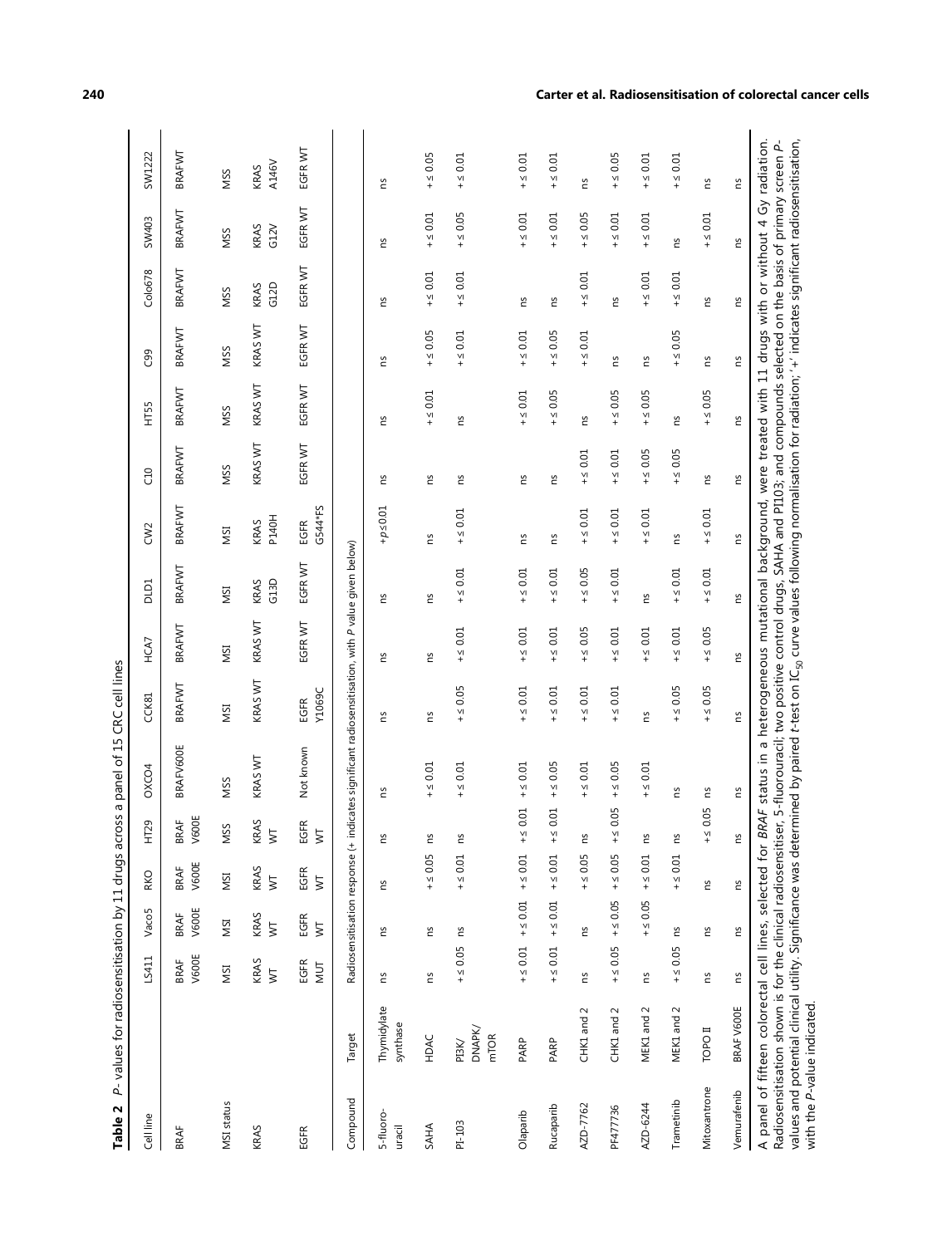

<span id="page-7-0"></span>**Figure 3** Clonogenic assays to confirm radiosensitisation of multiple cell lines by PARP inhibitors. (A) Colorectal cancer cell lines were plated, rested overnight, drugged and 6 hours later, the cells were either mock irradiated, or irradiated at 4, 8, or 12 Gy. Separation between the control (DMSO) and treated curves indicates radiosensitivity induced by the compound. (B) Human lung fibroblast (HFLA and MRC5) and retinal epithelial (RPE) non-malignant cell lines were drugged in an identical manner and irradiated with 0, 4 or 8 Gy to determine noncancer cell survival following similar treatment. Data show mean of *n*=3 experiments±SEM.

# **Validation of PARP inhibitors as radiosensitisers in xenograft studies**

The PARP inhibitor talazoparib was the most effective radiosensitiser and had not previously been tested with radiotherapy in animal CRC models. To confirm the *in vitro* radiosensitisation by PARPi in an *in vivo* model, talazoparib was tested against two cell lines that were effectively radiosensitised by the drug in 2D assays. Mice were inoculated with subcutaneous tumors consisting of RKO or DLD1 cells, and treated with talazoparib or vehicle, either alone or one hour before each of  $2 \times 5$  Gy radiation treatments. In DLD1 cells (**[Figure 4A](#page-9-0)**), single treatment with talazoparib or radiation alone did not inhibit tumour growth. Combined talazoparib/radiation treatment was tolerated by the mice, and significantly reduced tumour growth compared with radiation alone ( $P \leq 0.01$ ). For the RKO cell xenograft model, there was no significant difference between the effect of radiation alone, and the radiation/talazoparib combination. Tumour histology, levels of perinecrotic hypoxia (CA9 staining) and necrosis were similar for both cell types (**[Figure 4B](#page-9-0)**).

# **Discussion**

The aim of this study was to identify treatment options to radiosensitise colorectal cancer cells in the context of key mutations that characterise the disease. Biopsies from CRC patients are routinely screened for *BRAF*, *KRAS* and *PIK3CA* mutations, but this information is not currently used in treatment decisions regarding radiotherapy. There is preclinical evidence that single gene alterations in cancer can determine the extent of radiosensitisation exerted by different drugs. Examples include mammalian AMPactivated protein kinase dependence of pancreatic cancer cells to radiosensitisation by metformin[38](#page-11-17), the role of mismatch repair deficiency in radiosensitisation of CRC cell lines by gemcitabine[39](#page-11-18)-[40](#page-11-19) and p53-dependent radiosensitisation by valproic acid<sup>[41](#page-11-20)</sup>. Radiosensitisation drug discovery across different genetic backgrounds may enable a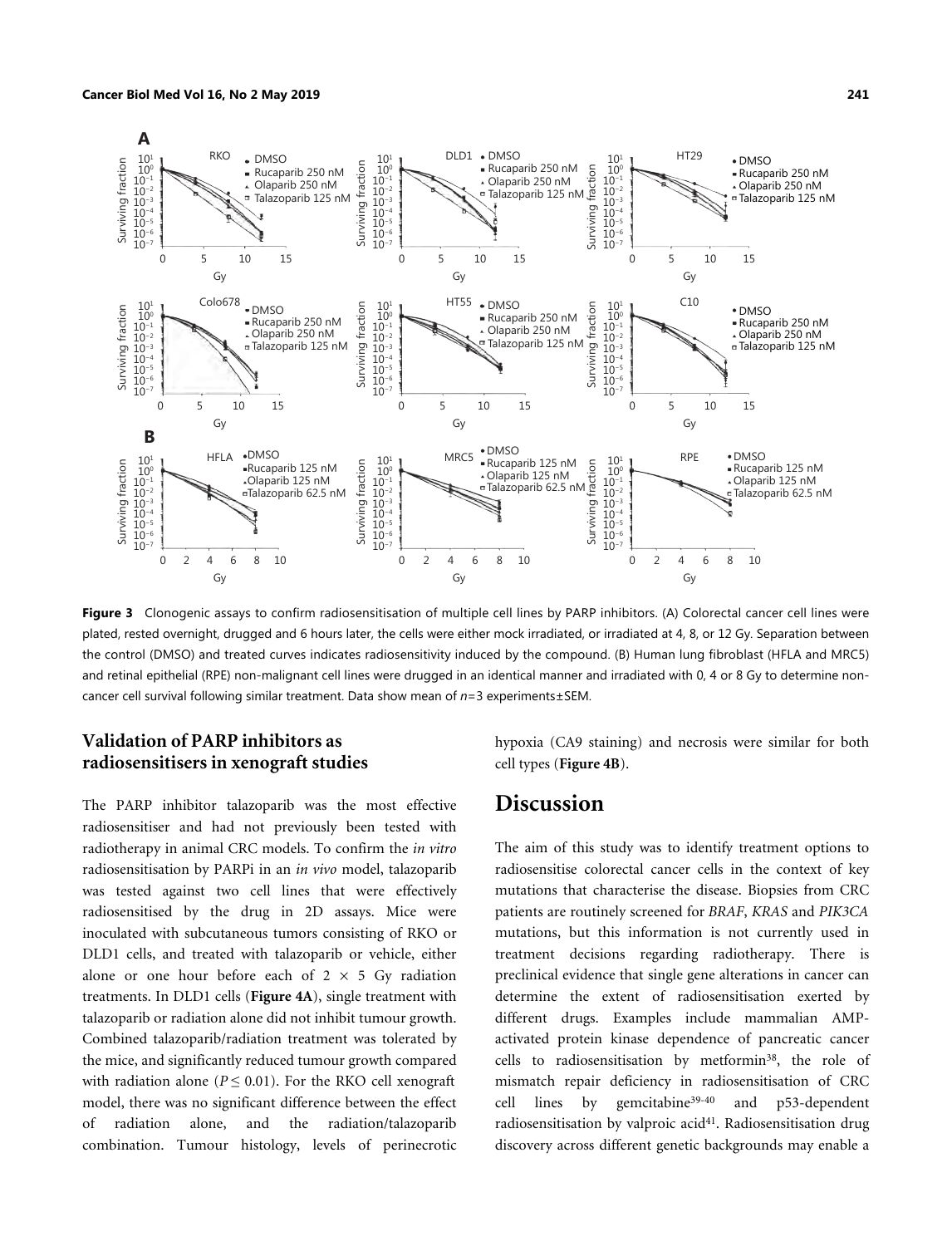<span id="page-8-0"></span>**Table 3** Radiation enhancement ratios of PARP inhibitors for colorectal cancer and non-malignant cell lines

|                          |             | Gene mutation status |          |       |                        | Radiation enhancement ratio (P-value) |                         |
|--------------------------|-------------|----------------------|----------|-------|------------------------|---------------------------------------|-------------------------|
|                          | <b>BRAF</b> | <b>KRAS</b>          | PIK3CA   | p53   | Olaparib               | Rucaparib                             | Talazoparib             |
| <b>CRC</b> cell lines    |             |                      |          |       |                        |                                       |                         |
| <b>RKO</b>               | p.V600E     | WT                   | p.H1047R | WT    | 1.48 ( $P \le 0.05$ )  | 1.41 ( $P \le 0.05$ )                 | 1.71 ( $P \leq 0.001$ ) |
| HT29                     | p.V600E     | WT                   | WT       | R273H | 1.44 ( $P \leq 0.01$ ) | 1.28 ( $P \le 0.001$ )                | 1.82 ( $P \leq 0.001$ ) |
| DLD1                     | <b>WT</b>   | G13D                 | p.E545K  | S241F | 1.18 ( $P \leq 0.01$ ) | 1.21 ( $P \leq 0.01$ )                | 1.92 ( $P \leq 0.001$ ) |
| HT55                     | WT          | WT                   | WT       | R213L | $1.21$ (ns)            | 1.31 ( $P \leq 0.01$ )                | 1.39 ( $P \leq 0.01$ )  |
| C10                      | WT          | WT                   | WT       | G245S | $1.12$ (ns)            | $1.18$ (ns)                           | 1.48 ( $P \leq 0.001$ ) |
| Colo678                  | WT          | G12D                 | WT       | WT    | $1.12$ (ns)            | $1.15$ (ns)                           | 1.21 ( $P \leq 0.001$ ) |
| Non-malignant cell lines |             |                      |          |       |                        |                                       |                         |
| <b>HFLA</b>              | n/a         | n/a                  | n/a      | n/a   | $1.09$ (ns)            | 1.3 ( $P \le 0.05$ )                  | $1.29$ (ns)             |
| MRC5                     | n/a         | n/a                  | n/a      | n/a   | 1.35 ( $P \le 0.05$ )  | 1.34 ( $P \leq 0.05$ )                | 1.52 ( $P \leq 0.01$ )  |
| <b>RPE</b>               | n/a         | n/a                  | n/a      | n/a   | $1.1$ (ns)             | $1.07$ (ns)                           | 1.24 ( $P \le 0.01$ )   |

Radiation enhancement ratios were calculated from clonogenic survival assays (normalised, by plating efficiency, for effect of drug alone) and comprise the ratio of radiation dose leading to 1% cell survival to the radiation dose producing 1% survival in the combined treatment. Significance (*P* ≤ 0.05), displayed by in bold, was calculated by one-way ANOVA, with multiple comparisons of each drug against the DMSO control.

change from a "one size fits all" chemo- radiotherapy to the identification of the most appropriate drugs for radiotherapy based on the genetic profile of the cancer.

To address our primary aim, we developed a novel highthroughput screen to test drug library/radiotherapy combination against cell lines. For drug repurposing, which allows more rapid translation in to the clinic, we used a library of drugs already in clinical use or in clinical trials. Previous investigators using more focused library screens have successfully identified radiosensitisers of CRC<sup>[42](#page-11-21)</sup> and our study identified the same drugs with radiosensitising potential, the CHK inhibitor, AZD-7762, and the dual mTOR/PI3K inhibitor, dactosilib. We initially used isogenic cell lines to identify radiosensitisers active in a *BRAF* V600E background. Reassuringly, our results confirmed radiosensitisation by agents from drug classes previously shown to have radiosensitising activity in other published papers, such as inhibitors of the RAS/MEK/ERK, and PI3K/MTOR pathways. In addition, we identified compounds not previously known to be radiosensitisers (**[Table 1](#page-4-0)**). Of the drugs targeting mutated BRAF (vemurafenib, dabrafenib, RAF265), only vemurafenib reached the threshold for hit-detection in the screen, possibly because vemurafenib is a more potent radiosensitizer, at least compared with dabrafenib<sup>[43](#page-11-22)</sup>.

Cell lines manipulated by gene mutation might not be entirely representative of the molecular landscape of cancer in patients. We therefore validated results from isogenic cell lines in a panel of human colorectal cancer cell lines, inclusive of common CRC mutations and previously shown to be a useful model for drug development<sup>[22](#page-11-6),[44](#page-12-0)</sup>. This approach was also novel since this cell line panel has not previously been used to test new drug-radiotherapy combinations. The results (shown in **[Table 2](#page-6-0)**), confirmed PARPi as significant radiosensitisers, notably across a much broader range of cell lines than 5FU, the current clinical standard, suggesting that 5FU may not be the optimal treatment for all CRC patients compared to newer and more targeted drugs. This reflects data in other studies in CRC, which show that radiosensitisation by 5FU varies depending on the cell line used<sup>[45](#page-12-1)[,46](#page-12-2)</sup>. Additionally, the timing of 5FU exposure may influence the degree of radiosensitisation<sup>[47](#page-12-3)</sup>.

In future, immunotherapy is likely to be of increasing importance in CRC treatment, although at present it is only used to treat the more immunogenic MSI-high tumours<sup>[48](#page-12-4)</sup>. Despite this, radiotherapy is likely to remain an important treatment for rectal cancer and metastatic disease, particularly when the cost effectiveness of treatment is considered. The broad range of cell lines for which PARPi appear to be suitable radiosensitisers in this study may predict its potential future utility in a wide patient population.

Three PARPi, olaparib, rucaparib, and niraparib, have been approved by the US FDA for the treatment of ovarian cancer, including BRCA-deficient tumours that have deficient homologous recombination repair. PARPi function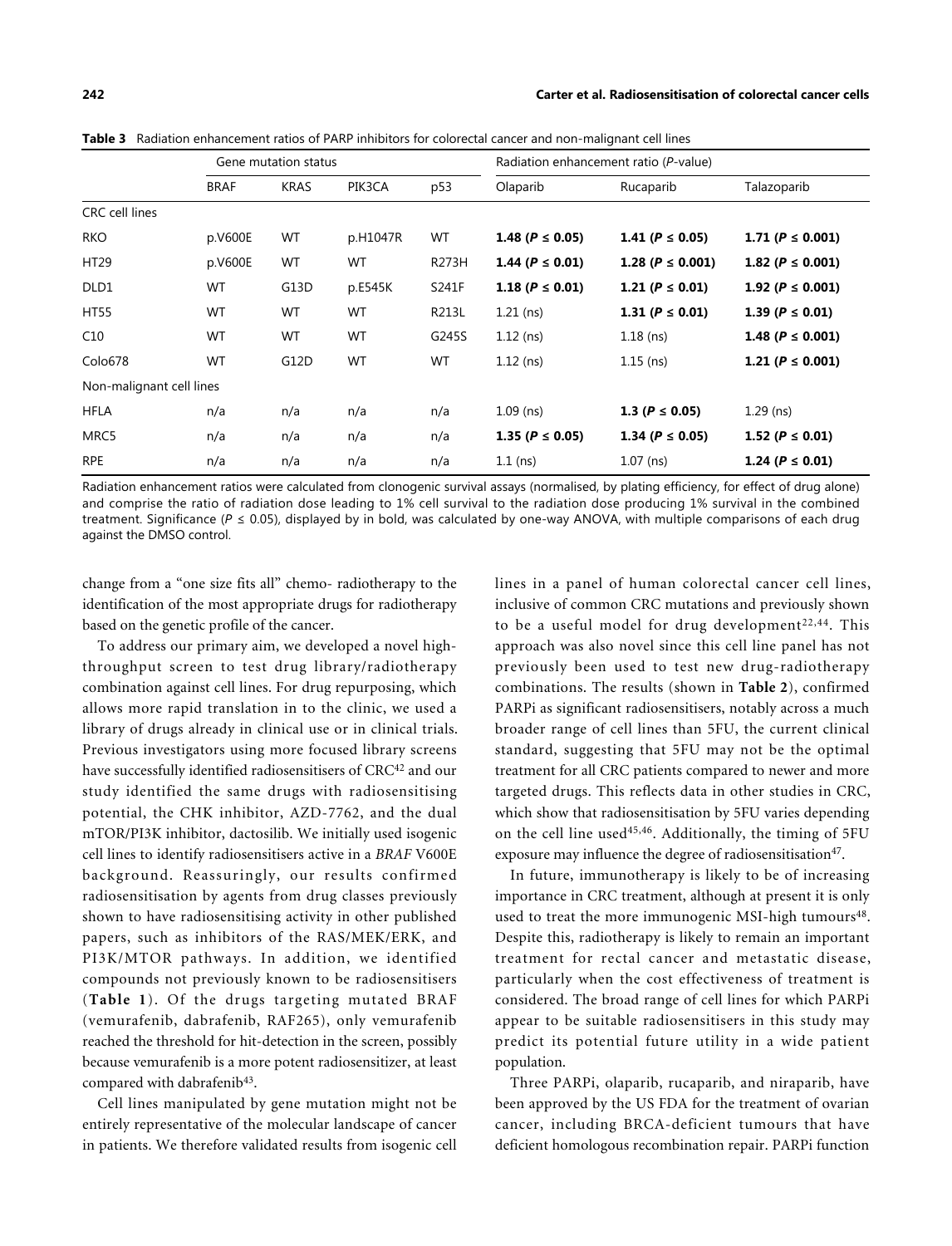

<span id="page-9-0"></span>**Figure 4** Talazoparib significantly enhances the response of colorectal cancer cells grown *in vivo* to ionizing radiation. (A, B) Growth of tumour cells injected subcutaneously into the back of BALB/c nude mice, treated as indicated with either; vehicle; 0.1 mg/kg talazoparib; radiation (2 x 5 Gy); or 0.1 mg/kg talazoparib 1 hour prior to each of 2 x 5 Gy radiation doses. Treatment with talazoparib+radiation significantly slowed tumor growth for (A) DLD1 cells but not (B) RKO cells. (C, D) Representative images of tumours harvested from the vehicle treated group (at 400 mm<sup>3</sup>) show similar histology for both (C) DLD1 and (D) RKO xenografts including perinecrotic hypoxia (CA9 staining, brown) and tumor necrosis (N).

by inhibiting the binding, or enzymatic activity, of PARP to single strand breaks in DNA. The absence of SSB repair leads to double strand break (DSB) formation at the approaching replication fork, and cell death. It has been shown that PARPi have an increased radiosensitising effect on DSB- repair deficient tumour cells compared with DSB- repair proficient lines[49](#page-12-5). Compared to olaparib and rucaparib, we found that talazoparib treatment led to higher RERs. PARPi affect cell proliferation by two main actions: inhibiting PARP enzymatic function, and by binding ('trapping') PARP to DNA[50](#page-12-6). Olaparib and rucaparib function primarily through inhibiting enzymatic function, whereas talazoparib 'traps' PARP at DNA damage sites, with increased anti-proliferative effect, potentially contributing to more effective radiosensitisation<sup>[51](#page-12-7),[52](#page-12-8)</sup>.

We proceeded to show that the PARP inhibitor, talazoparib, radiosensitised DLD1 xenografts *in vivo*. The combined treatment caused a prolonged tumour growth

delay, in excess of the effects demonstrated elsewhere for combined 5FU/radiation treatment for HCT116[45](#page-12-1) and WiDr<sup>[53](#page-12-9)</sup> CRC xenografts. It is unclear why talazoparib did not significantly radiosensitise *BRAF* mutated RKO xenografts *in vivo*. It has been shown that *BRAF*-mutant early neoplastic lesions have upregulation of gene sets involved in aberrant DNA methylation[54](#page-12-10) and that *BRAF*-mutant cancers can have distinct tumour-associated-stroma and components of the extracellular matrix that are different from wild-type cancers<sup>[55](#page-12-11)</sup>. These complexities may explain the discrepancy between the highly significant results we obtained in 2D culture and the non-significant results we obtained *in vivo* using the same cell line. Future studies should consider the use of other models, such as patient-derived xenografts or immunocompetent mouse models, to explore this discrepancy further.

Some investigators advocate preclinical comparison of non-malignant with malignant cell lines to identify cancer-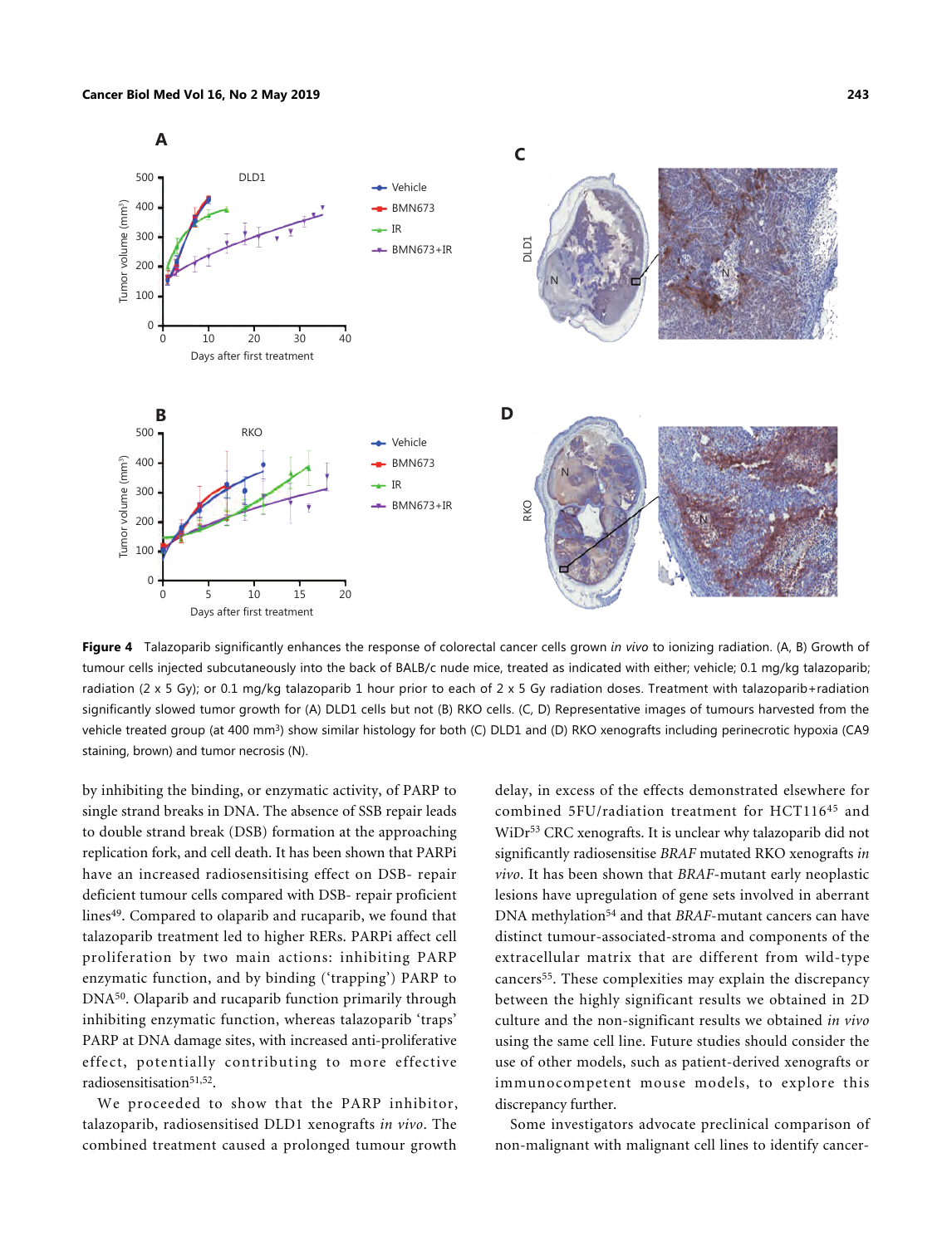#### **244 Carter et al. Radiosensitisation of colorectal cancer cells**

specific drugs<sup>[56](#page-12-12),[57](#page-12-13)</sup>. In our study, olaparib did not cause significant radiosensitisation of two non-malignant cell lines, HLA and RPE. An *in vivo* study of intestinal crypt damage, in which fractionated radiotherapy was combined with olaparib, did not appear to cause additional gut toxicity compared to radiotherapy without drug<sup>[58](#page-12-14)</sup>. Contrastingly, clinical studies of PARPi have documented bowel toxicities as side effects of treatment<sup>[59](#page-12-15)</sup> and total body irradiation of a p21reporter mouse has shown that olaparib can exacerbate DNA damage in normal tissues when combined with radiation<sup>[60](#page-12-16)</sup>. It should be noted that, in our study, rucaparib and talazoparib caused significant radiosensitisation of 2 non-malignant cells tested by clonogenic survival assays. Although talazoparib has already completed phase I development as a single agent $^{61},$  $^{61},$  $^{61},$ we recommend that the normal tissue toxicity from the combination of PARPi with radiotherapy should be assessed further in preclinical normal tissue toxicity models and monitored closely in early-phase clinical trials.

In conclusion, our novel approach to radiosensitisation drug discovery in cells isogenic for the *BRAF V600E* mutation, has led to the identification of PARPi as radiosensitisers for CRC. Validation in a broad panel of human CRC cell lines, and an *in vivo* xenograft model, has shown potentially broader radiosensitising activity than the current clinical standard of care, 5FU. Following toxicity evaluation of the combination of PARPi with radiotherapy in other preclinical models, we propose that PARP inhibition should be tested in combination with radiotherapy for rectal cancer or metastatic CRC treatment, with careful monitoring of potential toxicities.

# **Acknowledgements**

This work was supported by Bowel Disease Research Foundation, Oxford Cancer Research Centre, the National Institute for Health Research University College London Hospitals Biomedical Research Centre, the Cancer Research UK University College London Experimental Cancer Medicine Centre, CRUK-UCL Centre Award (Grant No. C416/ A25145), the Cancer Research UK Centers Network Accelerator Award Grant (Grant No. A21993) to the ART-NET Consortium, and the NIHR Oxford Biomedical Research Centre.

# **Conflict of interest statement**

No potential conflicts of interest are disclosed.

# **References**

1. Ferlay J, Soerjomataram I, Dikshit R, Eser S, Mathers C, Rebelo M,

<span id="page-10-1"></span><span id="page-10-0"></span>et al. Cancer incidence and mortality worldwide: sources, methods and major patterns in GLOBOCAN 2012. [Int J Cancer](http://dx.doi.org/10.1002/ijc.29210). 2015; 136: E359-86.

- Gaertner WB, Kwaan MR, Madoff RD, Melton GB. Rectal cancer: an evidence-based update for primary care providers. [World J](http://dx.doi.org/10.3748/wjg.v21.i25.7659) [Gastroenterol.](http://dx.doi.org/10.3748/wjg.v21.i25.7659) 2015; 21: 7659-71. 2.
- Nicolay NH, Berry DP, Sharma RA. Liver metastases from colorectal cancer: radioembolization with systemic therapy. [Nat](http://dx.doi.org/10.1038/nrclinonc.2009.165) [Rev Clin Oncol.](http://dx.doi.org/10.1038/nrclinonc.2009.165) 2009; 6: 687-97. 3.
- <span id="page-10-2"></span>Hong TS, Wo JY, Borger DR, Yeap BY, McDonnell EI, Willers H, et al. Phase II study of proton-based stereotactic body radiation therapy for liver metastases: importance of tumor genotype. [J Natl](http://dx.doi.org/10.1093/jnci/djx031) [Cancer Inst.](http://dx.doi.org/10.1093/jnci/djx031) 2017; 109. 4.
- Patel UB, Taylor F, Blomqvist L, George C, Evans H, Tekkis P, et al. Magnetic resonance imaging-detected tumor response for locally advanced rectal cancer predicts survival outcomes: MERCURY experience. [J Clin Oncol.](http://dx.doi.org/10.1200/JCO.2011.34.9068) 2011; 29: 3753-60. 5.
- <span id="page-10-3"></span>Deng YH, Chi P, Lan P, Wang L, Chen WQ, Cui L, et al. Modified FOLFOX6 with or without radiation versus fluorouracil and leucovorin with radiation in neoadjuvant treatment of locally advanced rectal cancer: initial results of the Chinese FOWARC multicenter, open-label, randomized three-arm phase III trial. [J](http://dx.doi.org/10.1200/JCO.2016.66.6198) [Clin Oncol](http://dx.doi.org/10.1200/JCO.2016.66.6198). 2016; 34: 3300-7. 6.
- <span id="page-10-4"></span>Rödel C, Graeven U, Fietkau R, Hohenberger W, Hothorn T, Arnold D, et al. Oxaliplatin added to fluorouracil-based preoperative chemoradiotherapy and postoperative chemotherapy of locally advanced rectal cancer (the German CAO/ARO/AIO-04 study): final results of the multicentre, open-label, randomised, phase 3 trial. [Lancet Oncol](http://dx.doi.org/10.1016/S1470-2045(15)00159-X). 2015; 16: 979-89. 7.
- <span id="page-10-5"></span>Guinney J, Dienstmann R, Wang X, De Reyniès A, Schlicker A, Soneson C, et al. The consensus molecular subtypes of colorectal cancer. [Nat Med.](http://dx.doi.org/10.1038/nm.3967) 2015; 21: 1350-6. 8.
- <span id="page-10-7"></span><span id="page-10-6"></span>Shiovitz S, Grady WM. Molecular markers predictive of chemotherapy response in colorectal cancer. Curr Gastroenterol Rep. 2015; 17: 431. 9.
- <span id="page-10-8"></span>10. Castellano E, Downward J. RAS interaction with PI3K: more than just another effector pathway. [Genes Cancer](http://dx.doi.org/10.1177/1947601911408079). 2011; 2: 261-74.
- Wan PTC, Garnett MJ, Roe SM, Lee S, Niculescu-Duvaz D, Good 11. VM, et al. Mechanism of activation of the RAF-ERK signaling pathway by oncogenic mutations of B-RAF. [Cell.](http://dx.doi.org/10.1016/S0092-8674(04)00215-6) 2004; 116: 855-67.
- <span id="page-10-10"></span><span id="page-10-9"></span>Davies H, Bignell GR, Cox C, Stephens P, Edkins S, Clegg S, et al. Mutations of the BRAF gene in human cancer. [Nature.](http://dx.doi.org/10.1038/nature11252) 2002; 417: 949-54. 12.
- 13. Seligmann JF, Fisher D, Smith CG, Richman SD, Elliott F, Brown S, et al. Investigating the poor outcomes of *BRAF*-mutant advanced colorectal cancer: analysis from 2530 patients in randomised clinical trials. Ann Oncol. 2017; 28: 562-8.
- <span id="page-10-11"></span>14. Roth AD, Tejpar S, Delorenzi M, Yan P, Fiocca R, Klingbiel D, et al. Prognostic role of KRAS and BRAF in stage II and III resected colon cancer: results of the translational study on the PETACC-3, EORTC 40993, SAKK 60-00 trial. [J Clin Oncol](http://dx.doi.org/10.1200/JCO.2009.23.3452). 2010; 28: 466-74.
- 15. Samowitz WS, Sweeney C, Herrick J, Albertsen H, Levin TR, Murtaugh MA, et al. Poor survival associated with the *BRAF* V600E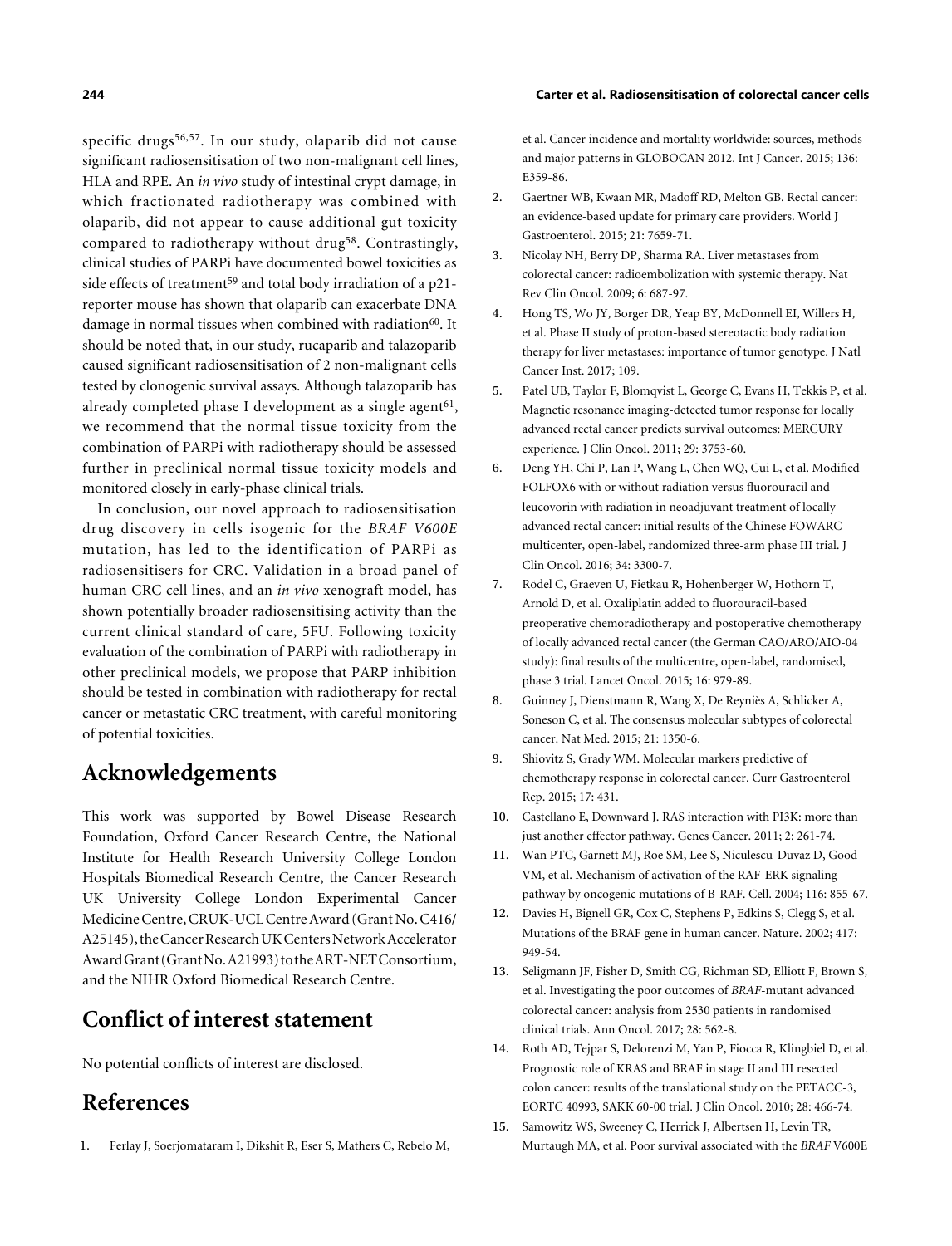mutation in microsatellite-stable colon cancers. [Cancer Res](http://dx.doi.org/10.1158/0008-5472.CAN-05-0404). 2005; 65: 6063-9.

- 16. De Roock W, Claes B, Bernasconi D, De Schutter J, Biesmans B, Fountzilas G, et al. Effects of *KRAS*, *BRAF*, *NRAS*, and *PIK3CA* mutations on the efficacy of cetuximab plus chemotherapy in chemotherapy-refractory metastatic colorectal cancer: a retrospective consortium analysis. [Lancet Oncol](http://dx.doi.org/10.1016/S1470-2045(10)70130-3). 2010; 11: 753-62.
- <span id="page-11-1"></span>17. Hsu HC, Thiam TK, Lu CJ, Yeh CY, Tsai WS, You JF, et al. Mutations of *KRAS*/*NRAS*/*BRAF* predict cetuximab resistance in metastatic colorectal cancer patients. Oncotarget. 2016; 7: 22257-70.
- 18. Souglakos J, Philips J, Wang R, Marwah S, Silver M, Tzardi M, et al. Prognostic and predictive value of common mutations for treatment response and survival in patients with metastatic colorectal cancer. [Br J Cancer.](http://dx.doi.org/10.1038/sj.bjc.6605164) 2009; 101: 465-72.
- <span id="page-11-3"></span><span id="page-11-2"></span>Yaeger R, Cercek A, Chou JF, Sylvester BE, Kemeny NE, Hechtman 19. JF, et al. BRAF mutation predicts for poor outcomes after metastasectomy in patients with metastatic colorectal cancer. [Cancer](http://dx.doi.org/10.1002/cncr.28729). 2014; 120: 2316-24.
- Ahmed KA, Caudell JJ, El-Haddad G, Berglund AE, Welsh EA, Yue 20. BL, et al. Radiosensitivity differences between liver metastases based on primary histology suggest implications for clinical outcomes after stereotactic body radiation therapy. [Int J Radiat Oncol Biol](http://dx.doi.org/10.1016/j.ijrobp.2016.03.050) [Phys.](http://dx.doi.org/10.1016/j.ijrobp.2016.03.050) 2016; 95: 1399-404.
- 21. Sharma RA, Plummer R, Stock JK, Greenhalgh TA, Ataman O, Kelly S, et al. Clinical development of new drug-radiotherapy combinations. [Nat Rev Clin Oncol](http://dx.doi.org/10.1038/nrclinonc.2016.79). 2016; 13: 627-42.
- <span id="page-11-5"></span>22. Mouradov D, Sloggett C, Jorissen RN, Love CG, Li S, Burgess AW, et al. Colorectal cancer cell lines are representative models of the main molecular subtypes of primary cancer. [Cancer Res](http://dx.doi.org/10.1158/0008-5472.CAN-14-0013). 2014; 74: 3238-47.
- 23. Inglese J, Shamu CE, Guy RK. Reporting data from highthroughput screening of small-molecule libraries. [Nat Chem Biol.](http://dx.doi.org/10.1038/nchembio0807-438) 2007; 3: 438-41.
- 24. Hong FX, Breitling R, McEntee CW, Wittner BS, Nemhauser JL, Chory J. RankProd: a bioconductor package for detecting differentially expressed genes in meta-analysis. [Bioinformatics.](http://dx.doi.org/10.1093/bioinformatics/btl476) 2006; 22: 2825-7.
- 25. Carter R, Westhorpe A, Romero MJ, Habtemariam A, Gallevo CR, Bark Y, et al. Radiosensitisation of human colorectal cancer cells by ruthenium(II) arene anticancer complexes. [Sci Rep.](http://dx.doi.org/10.1038/srep20596) 2016; 6: 20596.
- <span id="page-11-10"></span>26. Franken NAP, Rodermond HM, Stap J, Haveman J, Van Bree C. Clonogenic assay of cells *in vitro*. [Nat Protoc.](http://dx.doi.org/10.1038/nprot.2006.339) 2006; 1: 2315-9.
- 27. Jiang YY, Verbiest T, Devery AM, Bokobza SM, Weber AM, Leszczynska KB, et al. Hypoxia potentiates the radiation-sensitizing effect of olaparib in human non-small cell lung cancer xenografts by contextual synthetic lethality. [Int J Radiat Oncol Biol Phys.](http://dx.doi.org/10.1016/j.ijrobp.2016.01.035) 2016; 95: 772-81.
- <span id="page-11-11"></span>28. Liu Q, Wang M, Kern AM, Khaled S, Han J, Yeap BY, et al. Adapting a drug screening platform to discover associations of molecular targeted radiosensitizers with genomic biomarkers. [Mol](http://dx.doi.org/10.1158/1541-7786.MCR-14-0570) [Cancer Res](http://dx.doi.org/10.1158/1541-7786.MCR-14-0570). 2015; 13: 713-20.
- 29. Hodzic J, Dingjan I, Maas MJP, Van Der Meulen-Muileman IH, De

<span id="page-11-13"></span>Menezes RX, Heukelom S, et al. A cell-based high-throughput screening assay for radiation susceptibility using automated cell counting. [Radiat Oncol.](http://dx.doi.org/10.1186/s13014-015-0355-2) 2015; 10: 55.

- <span id="page-11-0"></span>Potiron VA, Abderrahmani R, Giang E, Chiavassa S, Di Tomaso E, 30. Maira SM, et al. Radiosensitization of prostate cancer cells by the dual PI3K/mTOR inhibitor BEZ235 under normoxic and hypoxic conditions. [Radiother Oncol](http://dx.doi.org/10.1016/j.radonc.2012.11.014). 2013; 106: 138-46.
- <span id="page-11-14"></span>Groselj B, Kerr M, Kiltie AE. Radiosensitisation of bladder cancer 31. cells by panobinostat is modulated by Ku80 expression. [Radiother](http://dx.doi.org/10.1016/j.radonc.2013.06.021) [Oncol.](http://dx.doi.org/10.1016/j.radonc.2013.06.021) 2013; 108: 429-33.
- Senra JM, Telfer BA, Cherry KE, McCrudden CM, Hirst DG, 32. O'Connor MJ, et al. Inhibition of PARP-1 by olaparib (AZD2281) increases the radiosensitivity of a lung tumor xenograft. [Mol](http://dx.doi.org/10.1158/1535-7163.MCT-11-0278) [Cancer Ther.](http://dx.doi.org/10.1158/1535-7163.MCT-11-0278) 2011; 10: 1949-58.
- Morgan MA, Parsels LA, Zhao LL, Parsels JD, Davis MA, Hassan 33. MC, et al. Mechanism of radiosensitization by the chk1/2 inhibitor AZD7762 involves abrogation of the G2 checkpoint and inhibition of homologous recombinational DNA repair. [Cancer Res](http://dx.doi.org/10.1158/0008-5472.CAN-09-3573). 2010; 70: 4972-81.
- 34. Kabakov AE, Makarova YM, Malyutina YV. Radiosensitization of human vascular endothelial cells through Hsp90 inhibition with 17-*N*-allilamino-17-demethoxygeldanamycin. [Int J Radiat Oncol](http://dx.doi.org/10.1016/j.ijrobp.2008.02.034) [Biol Phys.](http://dx.doi.org/10.1016/j.ijrobp.2008.02.034) 2008; 71: 858-65.
- <span id="page-11-4"></span>Schick U, Kyula J, Barker H, Patel R, Zaidi S, Gregory C, et al. 35. Trametinib radiosensitises RAS- and BRAF-mutated melanoma by perturbing cell cycle and inducing senescence. [Radiother Oncol](http://dx.doi.org/10.1016/j.radonc.2015.06.026). 2015; 117: 364-75.
- <span id="page-11-6"></span>Chargari C, Leteur C, Angevin E, Bashir T, Schoentjes B, Arts J, 36. et al. Preclinical assessment of JNJ-26854165 (Serdemetan), a novel tryptamine compound with radiosensitizing activity *in vitro* and in tumor xenografts. [Cancer Lett](http://dx.doi.org/10.1016/j.canlet.2011.08.011). 2011; 312: 209-18.
- <span id="page-11-16"></span><span id="page-11-15"></span><span id="page-11-7"></span>Corcoran RB. New therapeutic strategies for BRAF mutant 37. colorectal cancers. J Gastrointest Oncol. 2015; 6: 650-9.
- Fasih A, Elbaz HA, Hüttemann M, Konski AA, Zielske SP. 38. Radiosensitization of pancreatic cancer cells by metformin through the AMPK pathway. [Radiat Res.](http://dx.doi.org/10.1667/RR13568.1) 2014; 182: 50-9.
- <span id="page-11-17"></span><span id="page-11-8"></span>Flanagan SA, Robinson BW, Krokosky CM, Shewach DS. 39. Mismatched nucleotides as the lesions responsible for radiosensitization with gemcitabine: a new paradigm for antimetabolite radiosensitizers. Mol Cancer Ther. 2007; 6: 1858-68.
- <span id="page-11-18"></span><span id="page-11-9"></span>Robinson BW, Im MM, Ljungman M, Praz F, Shewach DS. Enhanced radiosensitization with gemcitabine in mismatch repairdeficient HCT116 cells. Cancer Res. 2003; 63: 6935-41. 40.
- <span id="page-11-19"></span>Chen XF, Wong P, Radany E, Wong JYC. HDAC inhibitor, valproic 41. acid, induces p53-dependent radiosensitization of colon cancer cells. [Cancer Biother Radiopharm.](http://dx.doi.org/10.1089/cbr.2009.0629) 2009; 24: 689-99.
- <span id="page-11-20"></span>42. Kleiman LB, Krebs AM, Kim SY, Hong TS, Haigis KM. Comparative analysis of radiosensitizers for K-RAS mutant rectal cancers. [PLoS One](http://dx.doi.org/10.1371/journal.pone.0082982). 2013; 8: e82982.
- <span id="page-11-22"></span><span id="page-11-21"></span><span id="page-11-12"></span>43. Hecht M, Zimmer L, Loquai C, Weishaupt C, Gutzmer R, Schuster B, et al. Radiosensitization by BRAF inhibitor therapy—mechanism and frequency of toxicity in melanoma patients. [Ann Oncol](http://dx.doi.org/10.1093/annonc/mdv139). 2015; 26: 1238-44.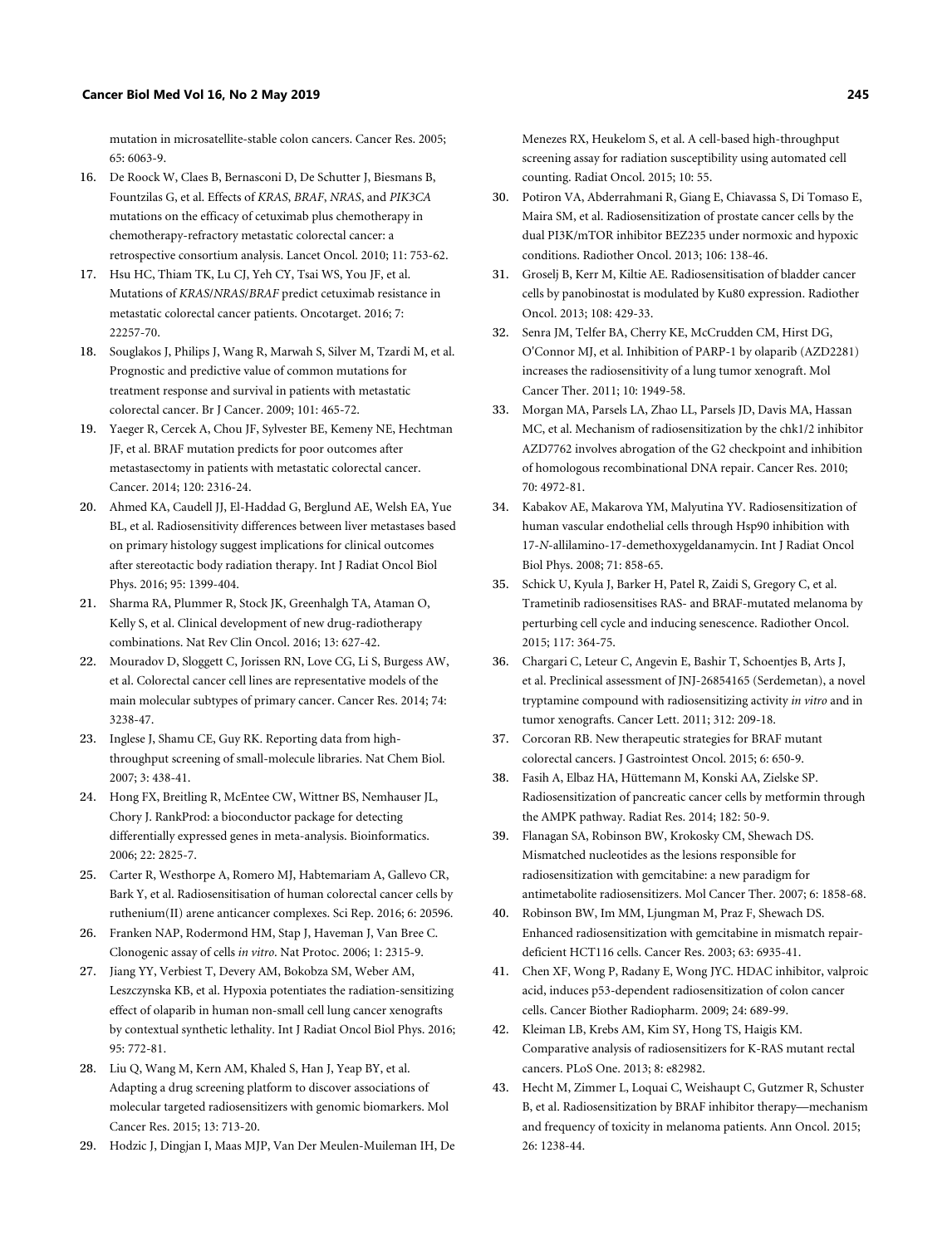#### **246 Carter et al. Radiosensitisation of colorectal cancer cells**

- Loboda A, Nebozhyn MV, Watters JW, Buser CA, Shaw PM, 44. Huang PS, et al. EMT is the dominant program in human colon cancer. [BMC Med Genomics](http://dx.doi.org/10.1186/1755-8794-4-9). 2011; 4: 9.
- <span id="page-12-0"></span>Urick ME, Chung EJ, Shield III WP, Gerber N, White A, Sowers A, 45. et al. Enhancement of 5-fluorouracil-induced *in vitro* and *in vivo* radiosensitization with MEK inhibition. [Clin Cancer Res.](http://dx.doi.org/10.1158/1078-0432.CCR-11-0358) 2011; 17: 5038-47.
- <span id="page-12-2"></span>46. Kjellström J, Kjellén E, Johnsson A. In vitro radiosensitization by oxaliplatin and 5-fluorouracil in a human colon cancer cell line. [Acta Oncol.](http://dx.doi.org/10.1080/02841860500247552) 2005; 44: 687-93.
- Ojima E, Inoue Y, Watanabe H, Hiro J, Toiyama Y, Miki C, et al. 47. The optimal schedule for 5-fluorouracil radiosensitization in colon cancer cell lines. Oncol Rep. 2006; 16: 1085-91.
- <span id="page-12-4"></span><span id="page-12-3"></span>Dudley JC, Lin MT, Le DT, Eshleman JR. Microsatellite instability 48. as a biomarker for PD-1 blockade. [Clin Cancer Res](http://dx.doi.org/10.1158/1078-0432.CCR-15-1678). 2016; 22: 813-20.
- Löser DA, Shibata A, Shibata AK, Woodbine LJ, Jeggo PA, 49. Chalmers AJ. Sensitization to radiation and alkylating agents by inhibitors of poly (ADP-ribose) polymerase is enhanced in cells deficient in DNA double-strand break repair. [Mol Cancer Ther](http://dx.doi.org/10.1158/1535-7163.MCT-09-1027). 2010; 9: 1775-87.
- <span id="page-12-6"></span>Rouleau M, Patel A, Hendzel MJ, Kaufmann SH, Poirier GG. PARP inhibition: PARP1 and beyond. [Nat Rev Cancer](http://dx.doi.org/10.1038/nrc2812). 2010; 10: 293-301. 50.
- Murai J, Huang SYN, Renaud A, Zhang YP, Ji JP, Takeda S, et al. Stereospecific PARP trapping by BMN 673 and comparison with olaparib and rucaparib. [Mol Cancer Ther.](http://dx.doi.org/10.1158/1535-7163.MCT-13-0803) 2014; 13: 433-43. 51.
- <span id="page-12-7"></span>Shen YQ, Aoyagi-Sc[harber M, Wang B. Tra](http://dx.doi.org/10.1124/jpet.114.222448)pping poly(ADP-Ribose) polymerase. [J Pharmacol Exp Ther.](http://dx.doi.org/10.1124/jpet.114.222448) 2015; 353: 446-57. 52.
- <span id="page-12-8"></span>Glynne-Jones R, Dunst J, Sebag-Montefiore D. The integration of 53. oral capecitabine into chemoradiation regimens for lo[cally](http://dx.doi.org/10.1093/annonc/mdj052) advanced rectal cancer: how successful have we been? [Ann Oncol](http://dx.doi.org/10.1093/annonc/mdj052). 2006; 17: 361-71.
- Mo A, Jackson S, Varma K, Carpino A, Giardina C, Devers TJ, et al. Distinct transcriptional changes and epithelial-stro[mal interactio](http://dx.doi.org/10.1158/1541-7786.MCR-16-0156)ns 54.

<span id="page-12-10"></span>are altered in early-stage colon cancer development. [Mol Can](http://dx.doi.org/10.1158/1541-7786.MCR-16-0156)[cer](http://dx.doi.org/10.1038/bjc.2016.67) [Res. 20](http://dx.doi.org/10.1038/bjc.2016.67)16; 14: 795-804.

- Perez-Villamil B, Romera-Lopez A, Hernandez-Prieto S, Lopez-55. Campos G, Calles A, Lopez-Asenjo JA, et al. Colon cancer molecular subtypes identified by expression profiling and [associated t](http://dx.doi.org/10.1158/1541-7786.MCR-16-0108)o stroma, mucinous type and different clinical behavior. [BMC Cancer](http://dx.doi.org/10.1186/1471-2407-12-260). 2012; 12: 260.
- <span id="page-12-12"></span><span id="page-12-11"></span><span id="page-12-1"></span>56. Yip KW, Mao XL, Au PYB, Hedley DW, Chow S, Dalili S, et al. Benzethonium chloride: a novel anticancer agent identified by using a cell-based small-mole[cule screen.](http://dx.doi.org/10.1158/2159-8290.CD-16-1250) [Clin Cancer Res.](http://dx.doi.org/10.1158/1078-0432.CCR-06-0536) 2006; 12: 5557-69.
- <span id="page-12-13"></span>57. Higgins GS, Prevo R, Lee YF, Helleday T, Muschel RJ, Taylor S, et al. A small interfering RNA screen of genes involved in DNA repair identifies tumor-specific radiosensitization by POLQ knockdown. [Cancer Res](http://dx.doi.org/10.1158/0008-5472.CAN-09-4040). 2010; 70: 2984-93.
- Gani C, Coackley C, Kumareswaran R, Schütze C, Krause M, Zafarana G, et al. In vivo studies of the PARP inhibitor, AZD-2281, in combination with fractionated radiotherapy: an exploration of the therapeutic ratio. [Radiother Oncol](http://dx.doi.org/10.1016/j.radonc.2015.08.003). 2015; 116: 486-94. 58.
- <span id="page-12-15"></span><span id="page-12-14"></span><span id="page-12-5"></span>Brown JS, Kaye SB, Yap TA. PARP inhibitors: the race is on. [Br J](http://dx.doi.org/10.1038/bjc.2016.67) [Cancer](http://dx.doi.org/10.1038/bjc.2016.67). 2016; 114: 713-5. 59.
- McMahon M, Frangova TG, Henderson CJ, Wolf CR. Olaparib, monotherapy or with ionizing radiation, exacerbates DNA [dama](http://dx.doi.org/10.1158/1541-7786.MCR-16-0108)ge [in normal t](http://dx.doi.org/10.1158/1541-7786.MCR-16-0108)issues: insights from a new p21 reporter mouse. [Mol](http://dx.doi.org/10.1158/1541-7786.MCR-16-0108) [Cancer Res](http://dx.doi.org/10.1158/1541-7786.MCR-16-0108). 2016; 14: 1195-203. 60.
- <span id="page-12-16"></span>De Bono J, Ramanathan RK, Mina L, Chugh R, Glaspy J, Rafii S, et 61. al. Phase I, dose-escalation, two-part trial of the PARP inhibitor talazoparib in patients with ad[vanced germlin](http://dx.doi.org/10.1158/2159-8290.CD-16-1250)e *BRCA1/2* mutations and selected sporadic cancers. [Cancer Discov.](http://dx.doi.org/10.1158/2159-8290.CD-16-1250) 2017; 7: 620-9.

<span id="page-12-17"></span><span id="page-12-9"></span>**Cite this article as:** Carter R, Cheraghchi-Bashi A, Westhorpe A, Yu S, Shanneik Y, Seraia E, et al. Identification of anticancer drugs to radiosensitise *BRAF*-wild-type and mutant colorectal cancer. Cancer Biol Med. 2019; 16: 234-46. doi: 10.20892/j.issn.2095-3941.2018.0284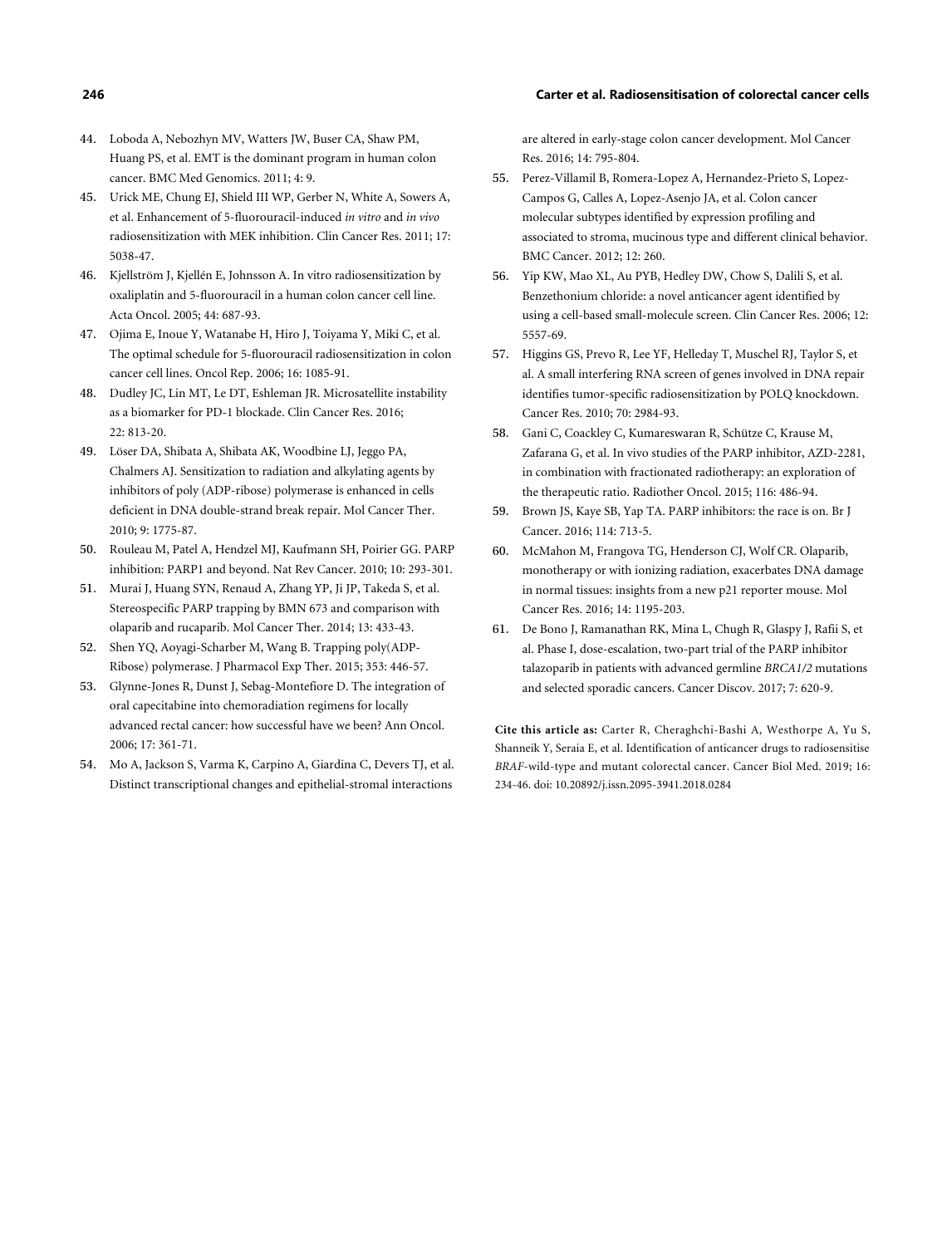# **Supplementary materials**

#### **Table S1** Details of the cell lines

| Cell line   | <b>BRAF</b>  | <b>KRAS</b> | PIK3CA       | P53       | MSI/MSS    | <b>CIMP</b> |
|-------------|--------------|-------------|--------------|-----------|------------|-------------|
| C10         | WT           | WT          | WT           | WT        | <b>MSS</b> | CIMP-       |
| C99         | WT           | WT          | WT           | WT        | <b>MSS</b> | CIMP-       |
| CCK81       | WT           | WT          | C420R, C472Y | P278H     | <b>MSI</b> | CIMP-       |
| COLO678     | WT           | G12D        | WT           | WT        | <b>MSS</b> | $CIMP+$     |
| $CW2 +$     | WT           | P140H       | P283S        | WT        | MSI        | na.         |
| DLD1        | WT           | G13D        | E545K        | S241F     | MSI        | $CIMP+$     |
| HCA7        | WT           | WT          | WT           | P301fs*44 | MSI        | $CIMP+$     |
| HT29        | <b>V600E</b> | WT          | WT           | R273H     | <b>MSS</b> | $CIMP+$     |
| <b>HT55</b> | <b>V600E</b> | WT          | WT           | .R213L    | <b>MSS</b> | CIMP-       |
| LS411       | <b>V600E</b> | WT          | WT           | Y126*     | MSI        | $CIMP+$     |
| OXCO4 +     | <b>V600E</b> | WT          | WT           | mutant    | <b>MSS</b> | na.         |
| <b>RKO</b>  | <b>V600E</b> | WT          | H1047R       | WT        | MSI        | $CIMP+$     |
| SW1222      | WT           | A146V       | WT           | WT        | <b>MSS</b> | CIMP-       |
| SW403       | WT           | G12V        | Q546K        | $E51*$    | <b>MSS</b> | CIMP-       |
| VACO5+      | WT           | WT          | H1047R       | mutant    | MSI        | na.         |

Table of cell lines comprising the panel for screen validation: Data is from Mouradov et al., Cancer Res. 2014; 74: 3238-47, except where indicated. † Indicates data from Prof. Walter Bodmer, personal communication. na. Indicates information not available

| (5Z)-7-Oxozeaenol                      | Bleomycin        | FK 506_Tacrolimus    | Mitomycin C                         | Rapamycin (sirolimus)      |
|----------------------------------------|------------------|----------------------|-------------------------------------|----------------------------|
| (R)-Flurbiprofen (Tarenflurbil)        | BMS-754807       | FK-866 HCl_Daporinad | Mitotane                            | RD162                      |
| 1-methyl-D-tryptophan, 95%             | BMS-911543       | Floxuridine          | Mitoxantrone                        | RDEA119_Refametinib        |
| 17-AAG (Tanespimycin,<br>Geldanamycin) | Bortezomib       | Fludarabine          | MK-0752                             | Ridaforolimus              |
| 17-DMAG (Alvespimycin)                 | <b>Bosutinib</b> | Fluorouracil         | MK-2206                             | Rofecoxib (Vioxx)          |
| 2-methoxyestradiol (Panzem)            | Brivanib         | Flutamide            | MK-4827, HCl salt                   | Romidepsin                 |
| 4-hydroxytamoxifen                     | <b>Busulfan</b>  | Fulvestrant          | MK1775                              | Roscovitine Selicilib      |
| Abitrexate/Methotrexate                | Cabazitaxel      | Galiellalactone      | MLN4924                             | S-trityl-L-cysteine, 40 mM |
| ABT-199                                | CAL-101          | GDC-0068             | MLN8237 Alisertib                   | SB 743921                  |
| ABT-263 (Navitoclax)                   | Camptothecin     | GDC-0941_Pictilisib  | Motesanib Di phosphate<br>(AMG-706) | Simvastatin                |
| ABT-751                                | Canertinib       | GDC-0980             | Nelarabine                          | Sorafenib                  |
| ABT-869_Linifanib                      | Capecitabine     | Gefitinib            | Nilotinib                           | Sotrastaurin               |
| ABT-888 (Veliparib)                    | Carboplatin      | Gemcitabine HCI      | Nilutamide                          | SR1 HCI                    |
| AC220_Quizartinib                      | Carfilzomib      | Goserelin acetate    | Nitrogen mustard                    | Stattic                    |
| Acrichine                              | Carmustine       | GSK 269962           | Nutlin-3                            | Streptozocin               |

Table of compounds tested from the combined TDI Extended Oncology Drugs Library (ODL) and the NCI Developmental Therapeutics Program (DTP) Approved Oncology Drug Library.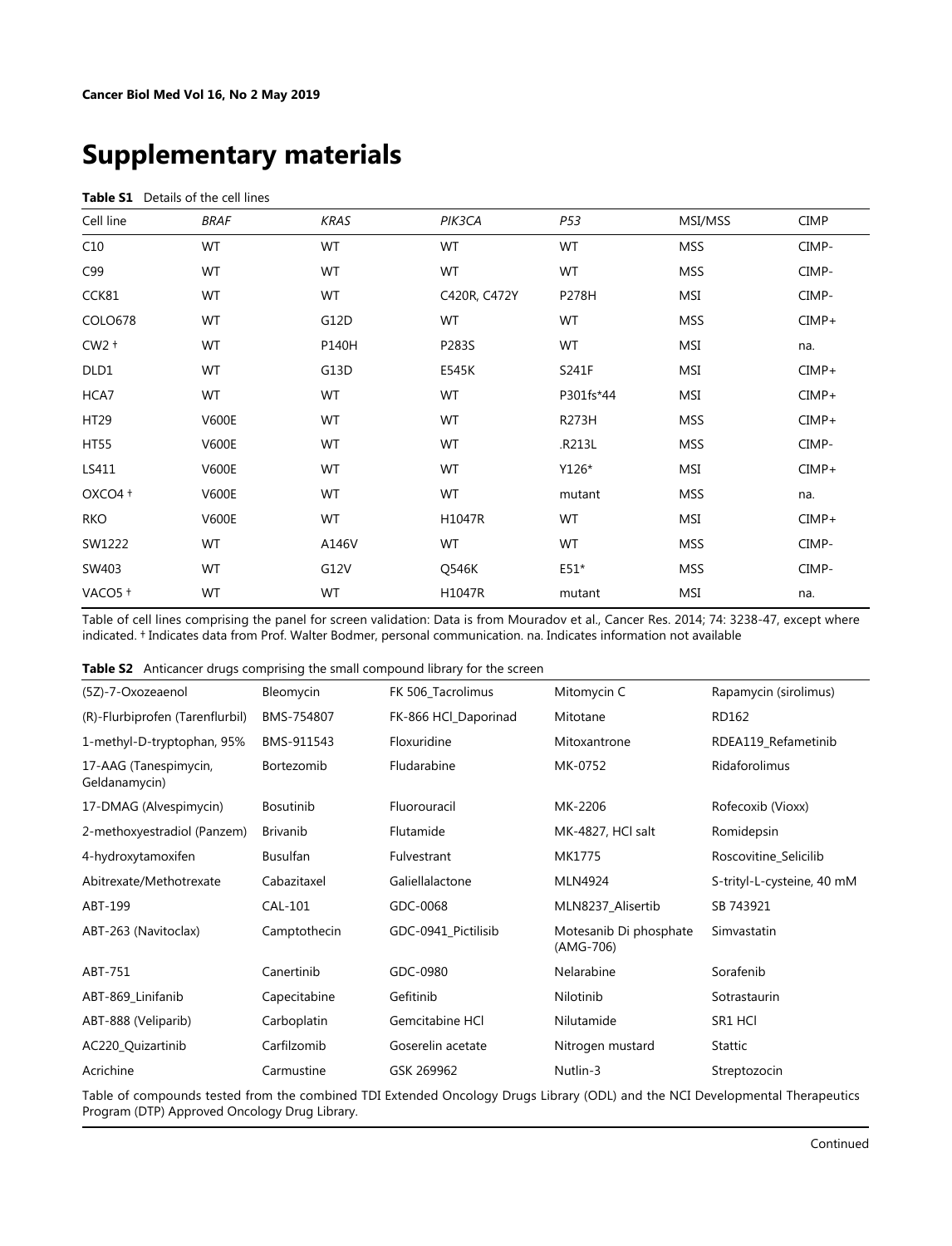#### **2 Radiosensitisation of colorectal cancer cells**

| AG-014699_Rucaparib            | Celecoxib                                      | GSK 650394                                | NVP-AUY922                       | Sunitinib               |
|--------------------------------|------------------------------------------------|-------------------------------------------|----------------------------------|-------------------------|
| Allopurinol                    | CHIR-258 (Dovitinib)                           | GSK1120212_Trametinib                     | NVP-BEZ235_Dactolisib            | <b>TAK-733</b>          |
| Altretamine                    | Chlorambucil                                   | GSK2126458                                | NVP-BGJ398                       | <b>TAK-901</b>          |
| Amifostine                     | Chloroquine<br>diphosphate                     | GSK2636771                                | NVP-LDE225<br>(Diphosphate salt) | Tamoxifen citrate       |
| Aminoglutethimide              | <b>CHR</b><br>2797_Tosedostat                  | HA-1077 (Fasudil)                         | Obatoclax Mesylate<br>(GX15-070) | Tandutinib              |
| Aminolevulinic acid            | CI-994_Tacedinaline                            | Homoharringtonine                         | Olaparib                         | Tasocitinib_Tofacitinib |
| Amonafide                      | Cisplatin aq                                   | Hydroxyurea                               | OSI-027                          | Temozolomide            |
| Anagrelide                     | Cladribine                                     | I-BET151 (GSK1210151A)                    | OSI-906_Linsitinib               | Teniposide              |
| Anastrozole                    | Clafen (Cyclophos-<br>phamide, Endoxan)        | <b>Idarubicin HCI</b>                     | Oxaliplatin                      | Tetramisole HCl         |
| AP24534 (Ponatinib)            | Clofarabine                                    | Ifosfamide                                | PAC-1                            | <b>TGX-221</b>          |
| ARQ 197_Tivantinib             | Clomifene citrate                              | Imatinib                                  | Paclitaxel                       | Thalidomide             |
| ARRY-162_MEK-162               | CPI-613                                        | Imiquimod                                 | Panobinostat                     | Thio-TEPA               |
| Arsenic(III) oxide             | Crenolanib                                     | INCB018424 (free base,<br>Ruxolitinib)    | Pazopanib                        | Thioguanine             |
| AS703026_Pimasertib            | Crizotinib                                     | Indibulin                                 | PCI-32765_Ibrutinib              | Thiotepa                |
| Aspirin (Acetylsalicylic Acid) | <b>CUDC-101</b>                                | Iniparib (BSI-201, IND-<br>71677)         | PD-0332991                       | Tipifarnib (Zarnestra)  |
| AT 101                         | Cyclophosphamide                               | <b>INK128</b>                             | Pemetrexed                       | Topotecan HCl           |
| AT-406                         | CYT-<br>387_Momelotinib                        | Irinotecan                                | Pentostatin                      | Toremifene citrate      |
| AT9283                         | Cytarabine HCl                                 | Ixabepilone                               | Perifosine aq/PBS                | Tretinoin               |
| Atorvastatin Ca                | Dabrafenib Mesylate                            | JNJ 26854165<br>(Serdemetan)              | PF 431396                        | Triethylenemelamine     |
| Auranofin                      | Dacarbazine                                    | JNJ_26481585_Quisinostat                  | PF 477736                        | Tubacin                 |
| AV-951 (Tivozanib)             | Dacomitinib<br>(monohydrate) (PF-<br>00299804) | KX2-391                                   | PF-04691502                      | Tubastatin A HCl        |
| <b>AVN944</b>                  | Dactinomycin                                   | Lapatinib, di-p-<br>toluenesulfonate salt | PF-04708671                      | <b>UCN-01</b>           |
| Axitinib                       | Dasatinib                                      | Lasofoxifene                              | PF-2341066 (Crizotinib)          | Uracil mustard          |
| AZ 3146                        | Daunorubicin HCI                               | Lenalidomide                              | PF-3845                          | Valproic acid           |
| Azacitidine                    | DCC-<br>2036_Rebastinib                        | Lestaurtinib                              | PF4800567 hydrochloride          | Valrubicin              |
| AZD 7762 hydrochloride         | Decitabine                                     | Letrozole                                 | PF670462                         | Vandetanib              |
| AZD1152-HQPA                   | Decitabine<br>(Dacogen)                        | Lomeguatrib                               | PHA-739358 (Danusertib)          | Varespladib             |
| AZD1480                        | Deferoxamine<br>mesylate                       | Lomustine, CCNU                           | PIK-75 HCI                       | Vatalanib               |
| AZD2014                        | Dexamethasone<br>(Decadron)                    | LY 333531 mesylate-<br>Ruboxistaurin      | Pilocarpine                      | Vemurafenib             |
| AZD4547                        | Dexrazoxone                                    | LY2157299                                 | Pipobroman                       | VER 155008              |
|                                |                                                |                                           |                                  |                         |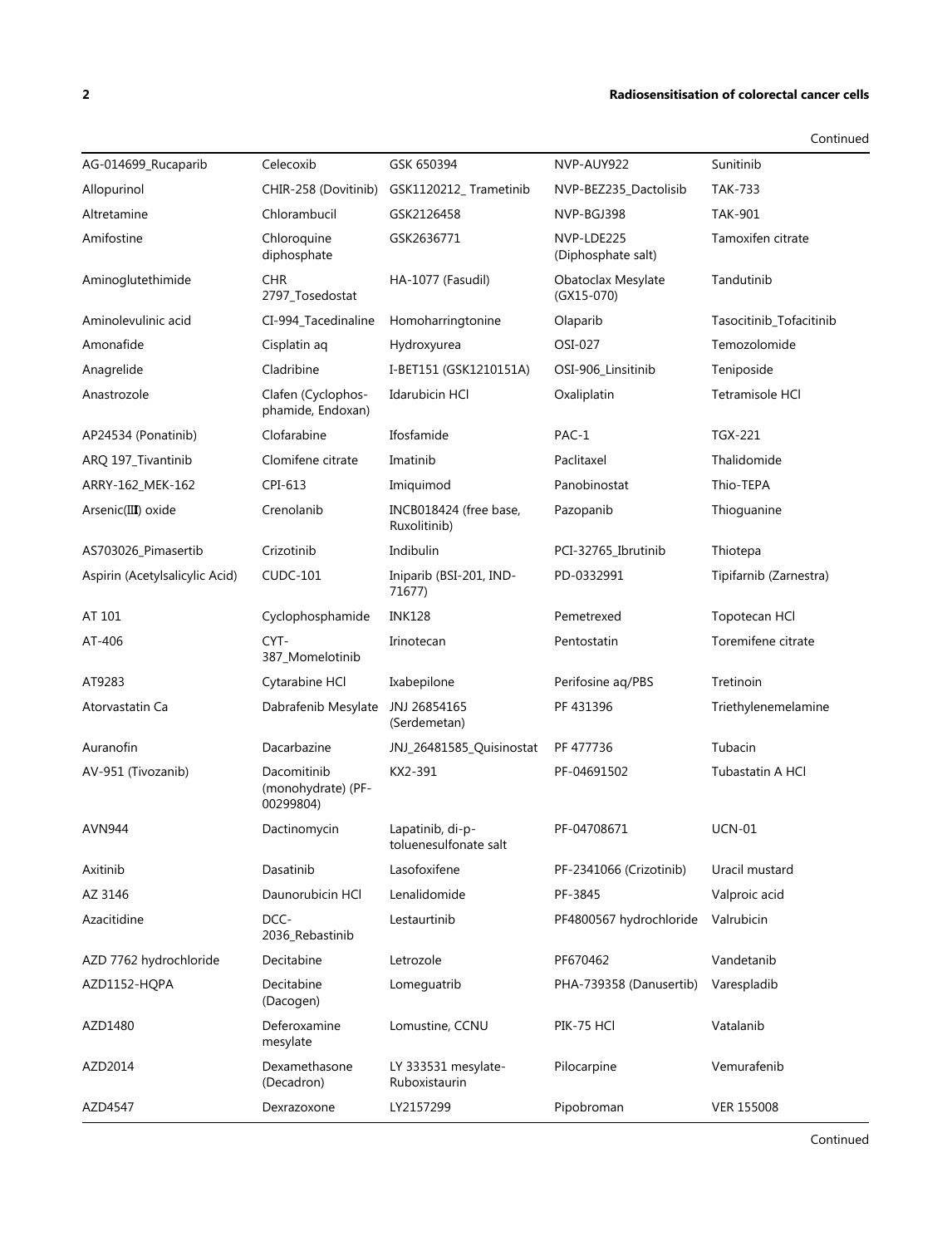#### **Cancer Biol Med Vol 16, No 2 May 2019 3**

| AZD6244 (Selumetinib)     | Dinaciclib<br>(SCH727965)        | LY2228820 (CP868569)          | PKC412_Midostaurin  | Vinblastine sulfate                     |
|---------------------------|----------------------------------|-------------------------------|---------------------|-----------------------------------------|
| AZD8055                   | Docetaxel                        | LY2603618 Rabusertib          | Plerixafor          | <b>Vincristine Sulfate</b><br>(Oncovin) |
| BAY 73-4506_Regorafenib   | Doxorubicin                      | LY2784544_Gandotinib          | Plicamycin          | Vinorelbine tartrate                    |
| Belinostat (PXD101)       | Doxorubicin HCI                  | Masitinib                     | PLX4032_Vemurafenib | Vismodegib                              |
| <b>Bendamustine HCI</b>   | EMD1214063                       | MDV3100_Enzaluamide           | Pralatrexate        | Vorinostat                              |
| Bexarotene                | Entinostat                       | Megestrol acetate             | Pravastatin         | $VX-11e$                                |
| BI 2536                   | Enzastaurin                      | Melphalan                     | Prednisolone        | XAV-939                                 |
| BI 6727_Volasertib        | Epothilone B<br>(Patupilone)     | Mercaptopurine                | Prednisone          | XL-147                                  |
| BIBF 1120_Nintedanib      | Erlotinib HCl                    | Metformin<br>hydrochloride ag | Prima-1 Met         | XL184 Cabozantinib                      |
| BIBW2992 (Tovok)_Afatinib | Estramustine sodium<br>phosphate | Methotrexate                  | Procarbazine        | XL880 (Foretinib)                       |
| Bicalutamide              | Etoposide                        | Methoxsalen                   | PX-866_Sonolisib    | YM155                                   |
| BIIB021                   | Everolimus                       | Methylprednisolone            | Quinacrine HCI      | Zolendronic acid                        |
| Bimatoprost               | Exemestane                       | MGCD-265                      | R406_Tamatinib      | ZSTK474                                 |
| BIRB 796 (Doramapimod)    | FG-4592                          | MGCD0103_Mocetinostat         | <b>RAF265</b>       |                                         |
| BKM-120_Buparlisib        | Finasteride                      | Mithramycin A                 | Raloxifene HCI      |                                         |

**Table S3** IC<sub>50</sub> (μM) for each drug at 0 and 4 Gy in a panel of colorectal cancer cell lines

| Cell line  | 5-FU $IC_{50}$                       | Vorinostat I $C_{50}$              | $PI-103$ $IC_{50}$                | Olaparib $IC_{50}$                   | Rucaparib $IC_{50}$                  | Mitoxantrone $IC_{50}$               |
|------------|--------------------------------------|------------------------------------|-----------------------------------|--------------------------------------|--------------------------------------|--------------------------------------|
| LS411 0 Gy | 24.67<br>$(17.58 \text{ to } 35.46)$ | 6.79<br>$(3.99 \text{ to } 11.91)$ | 5.23<br>$(3.47 \text{ to } 8.12)$ | 24.46<br>$(15.71 \text{ to } 38.89)$ | $*62.18$                             | 16.75<br>$(12.32 \text{ to } 22.98)$ |
| LS411 4 Gy | 21.95                                | 14.55                              | 2.76                              | 2.11                                 | 1.72                                 | 7.8                                  |
|            | $(12.37 \text{ to } 40.8)$           | $(9.69 \text{ to } 22.27)$         | $(1.57 \text{ to } 4.96)$         | $(1.09 \text{ to } 4.18)$            | $(0.49 \text{ to } 8.54)$            | $(5.63 \text{ to } 10.89)$           |
| VACO5 0 Gy | 2.54                                 | 3.45                               | 1.91                              | 10.5                                 | 34.03                                | 3.49                                 |
|            | $(1.95 \text{ to } 3.35)$            | (2.47 to 4.9)                      | $(1.05 \text{ to } 3.58)$         | $(3.83 \text{ to } 29.59)$           | $(21.2 \text{ to } 58.03)$           | $(0.87 \text{ to } 14.64)$           |
| VACO5 4 Gy | 0.99                                 | 3.37                               | 0.48                              | 0.75                                 | 3.07                                 | 1.24                                 |
|            | $(0.83 \text{ to } 1.19)$            | $(2.85 \text{ to } 4)$             | $(0.34 \text{ to } 0.71)$         | $(0.43 \text{ to } 1.3)$             | $(0.61 \text{ to } 11.91)$           | $(0.56 \text{ to } 2.99)$            |
| RKO 0 Gy   | 2.51                                 | 6.51                               | 1.55                              | 8.63                                 | 61.23                                | 9.75                                 |
|            | $(1.93 \text{ to } 3.29)$            | $(3.89 \text{ to } 11.26)$         | (0.95 to 2.54)                    | (4.32 to 17.22)                      | $(30.07 \text{ to } 167.4)$          | $(6.21 \text{ to } 15.44)$           |
| RKO 4 Gy   | 1.15                                 | 2.14                               | 0.33                              | 0.35                                 | 0.3                                  | 2.9                                  |
|            | $(0.73 \text{ to } 1.90)$            | $(1.2 \text{ to } 4.15)$           | $(0.20 \text{ to } 0.57)$         | $(0.15 \text{ to } 0.78)$            | $(0.03 \text{ to } 1.59)$            | $(1.59 \text{ to } 5.46)$            |
| HT29 0 Gy  | 9.12<br>$(6.67 \text{ to } 12.66)$   | 3.47<br>$(2.42 \text{ to } 5.03)$  | $* > 20$                          | 17.93<br>$(4.14 \text{ to } 75.29)$  | 51.82<br>$(33.61 \text{ to } 86.34)$ | 6.58<br>$(1.24 \text{ to } 78.99)$   |
| HT29 4 Gy  | 6.6<br>$(5.24 \text{ to } 8.36)$     | 4.18<br>$(2.6 \text{ to } 6.94)$   | $*12.94$                          | 2.21<br>$(1.25 \text{ to } 3.55)$    | 5.48<br>$(2.49 \text{ to } 11.75)$   | 3.06<br>$(0.88 \text{ to } 12)$      |
| OXCO4 0 Gy | 16.71                                | 6.09                               | 2.42                              | 26.88                                | 13.11                                | 0.89                                 |
|            | $(14.13 \text{ to } 19.85)$          | $(3.69 \text{ to } 10.41)$         | $(1.82 \text{ to } 3.24)$         | (16.82 to 43.79)                     | (10.42 to 16.58)                     | $(0.61 \text{ to } 1.33)$            |
| OXCO4 4 Gy | 9.45                                 | 3.82                               | 1.13                              | 6.07                                 | 2.5                                  | 0.59                                 |
|            | (7.92 to 11.32)                      | $(2.69 \text{ to } 5.49)$          | $(0.87 \text{ to } 1.47)$         | (4.73 to 7.82)                       | $(1.74 \text{ to } 3.61)$            | $(0.44 \text{ to } 0.78)$            |

ΙC<sub>50</sub> was calculated using Graphpad Prism following normalisation for radiation effect, and is shown in μM, with 95% confidence limits in parenthesis. \* Where the curve shape did not allow calculation of IC<sub>50</sub> in Graphpad, IC<sub>50</sub> was calculated manually by interpolation. \* > indicates the highest concentration tested in cell lines where the IC $_{\rm 50}$  was not reached.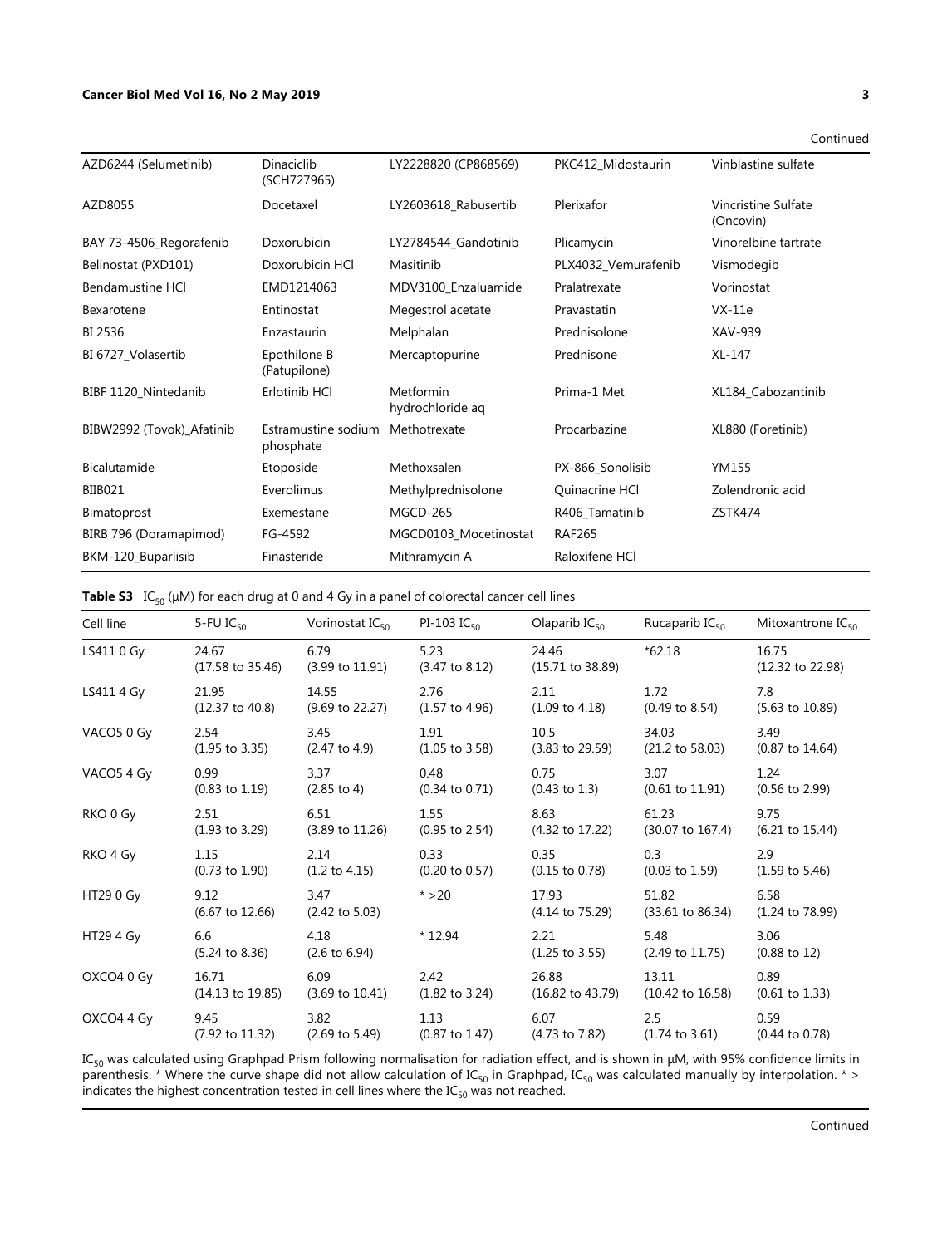#### **4 Radiosensitisation of colorectal cancer cells**

Continued

| Cell line            | 5-FU $IC_{50}$                       | Vorinostat $IC_{50}$               | PI-103 IC $_{50}$                  | Olaparib $IC_{50}$                  | Rucaparib $IC_{50}$                  | Mitoxantrone IC <sub>50</sub>      |
|----------------------|--------------------------------------|------------------------------------|------------------------------------|-------------------------------------|--------------------------------------|------------------------------------|
| CW <sub>2</sub> 0 Gy | 20.19<br>(15.17 to 27.24)            | 4.49<br>(2.9 to 7.08)              | 4.97<br>$(3.14 \text{ to } 8.17)$  | 17.05<br>(6.48 to 44.79)            | 36.91<br>(30.48 to 45.16)            | 19.81<br>(11.2 to 35.76)           |
| CW <sub>2</sub> 4 Gy | $*20.1$                              | 5.33<br>(3.59 to 7.99)             | 4.21<br>(1.49 to 14.87)            | $* > 20$                            | $* > 30$                             | 21.02<br>(12.56 to 186)            |
| DLD1 0 Gy            | 8.6<br>$(6.77 \text{ to } 10.99)$    | 6.26<br>(3.07 to 13.72)            | 1.69<br>$(0.94 \text{ to } 3.08)$  | $* > 100$                           | $*30.41$                             | 4.08<br>$(1.49 \text{ to } 12.46)$ |
| DLD1 4 Gy            | 7.78<br>(5.26 to 11.81)              | 3.25<br>$(2.02 \text{ to } 5.42)$  | 0.52<br>$(0.29 \text{ to } 0.95)$  | 1.74<br>$(0.89 \text{ to } 3.5)$    | 0.44<br>$(0.15 \text{ to } 2.1)$     | 1.9<br>$(1.33 \text{ to } 2.72)$   |
| CCK810 Gy            | 29.85<br>$(23.48 \text{ to } 38)$    | 10.4<br>(5.37 to 21.34)            | 1.27<br>$(0.92 \text{ to } 1.76)$  | >100                                | $*48.51$                             | *16.51                             |
| CCK81 4Gy            | 20.77<br>(16.64 to 26.01)            | 7.84<br>$(4.13 \text{ to } 15.86)$ | 1.07<br>$(0.81$ to 1.44)           | 13.05<br>$(7.62 \text{ to } 22.53)$ | 45.05<br>$(11.83 \text{ to } 105.1)$ | 22.6<br>$(11.62 \text{ to } 60.7)$ |
| C10 0 Gy             | 43.38<br>(31.27 to 60.93)            | 2.05<br>$(0.82 \text{ to } 6.16)$  | 0.98<br>$(0.45 \text{ to } 2.19)$  | $* > 100$                           | 23.7<br>(20.64 to 222.2)             | 3.92<br>$(1.84 \text{ to } 8.96)$  |
| C104 Gy              | 39.86<br>$(17.15 \text{ to } 101.3)$ | 10.21<br>$(1.3 \text{ to } 74.5)$  | 0.53<br>$(0.27 \text{ to } 1.17)$  | $* > 100$                           | 22.4<br>(6.87 to 130)                | 2.18<br>$(1.14 \text{ to } 4.29)$  |
| SW403 0 Gy           | 1.31<br>$(0.86 \text{ to } 2.02)$    | 17.71<br>(7.57 to 49.28)           | $* > 20$                           | 6.18<br>$(1.46 \text{ to } 26.89)$  | 40.51<br>(27.91 to 61.56)            | 2.17<br>$(0.94 \text{ to } 5.27)$  |
| SW403 4 Gy           | 0.73<br>$(0.49 \text{ to } 1.09)$    | 7.28<br>$(4.53 \text{ to } 12.05)$ | 10.81<br>(5.35 to 27.22)           | 0.85<br>$(0.28 \text{ to } 2.46)$   | 12.39<br>$(5.71 \text{ to } 26.75)$  | 1.46<br>$(0.66 \text{ to } 3.41)$  |
| COLO6780<br>Gy       | 85<br>(37.7 to 197.4)                | 8.68<br>$(1.84 \text{ to } 64.49)$ | 2.3<br>$(1.08 \text{ to } 5.15)$   | $* > 200$                           | $*48.67$                             | 5.96<br>(2.98 to 12.18)            |
| COLO6784<br>Gy       | 81.5<br>(70.58 to 129.3)             | $*5.5$                             | 2.24<br>$(1.09 \text{ to } 4.85)$  | $* > 200$                           | $*45.79$                             | 20.31<br>(12.29 to 34.44)          |
| SW1222 0 Gy 10.58    | (5.80 to 20.42)                      | 41.93<br>(16.03 to 134)            | $* > 20$                           | 16.72<br>(9.97 to 28.91)            | 9.78<br>(4.56 to 22.31)              | 2.76<br>$(1.63 \text{ to } 4.8)$   |
| SW1222 4 Gy 3.23     | $(2.19 \text{ to } 4.75)$            | 4.07<br>$(2.98 \text{ to } 5.63)$  | 0.75<br>$(0.63 \text{ to } 0.90)$  | 0.42<br>$(0.32 \text{ to } 0.56)$   | $*0.32$                              | 0.73<br>$(0.32 \text{ to } 1.83)$  |
| HCA7 0 Gy            | 27.64<br>(22.63 to 33.87)            | 1.29<br>$(0.93 \text{ to } 1.80)$  | 2.95<br>$(1.71 \text{ to } 5.26)$  | 3.99<br>$(3.16 \text{ to } 5.05)$   | 48.51<br>(35.36 to 68.98)            | 1.93<br>$(0.57 \text{ to } 6.89)$  |
| HCA7 4 Gy            | 19.82<br>(16.49 to 23.89)            | 0.82<br>$(0.70 \text{ to } 0.97)$  | 1.14<br>$(0.79 \text{ to } 1.66)$  | 0.24<br>$(0.18 \text{ to } 0.32)$   | 0.36<br>$(0.19 \text{ to } 0.66)$    | 0.75<br>$(0.24 \text{ to } 2.53)$  |
| HT55 0 Gv            | 10.53<br>(7.91 to 14.17)             | 2.11<br>(1.51 to 3)                | 2.87<br>(0.95 to 9.99)             | 41.07(4.96 to<br>28.01)             | 12.2<br>(8.31 to 18.19)              | 1.26<br>(0.86 to 1.85)             |
| <b>HT55 4 Gy</b>     | 12.03<br>(8.91 to 16.48)             | 3.14(1.99 to 5.10)                 | 2.58<br>$(1.85 \text{ to } 3.63)$  | 7.88<br>$(0.88 \text{ to } 3.66)$   | 1.47<br>$(0.4 \text{ to } 5.18)$     | 1.27<br>$(0.79 \text{ to } 2.08)$  |
| C99 0 Gy             | 3.34<br>$(2.11$ to 5.72)             | 3.53<br>$(1.8 \text{ to } 7.46)$   | 23.77<br>(8.94 to 31.98)           | 14.01<br>(4.11 to 53.54)            | 39.28<br>(21.29 to 81.87)            | 1.15<br>$(0.58 \text{ to } 2.31)$  |
| C99 4 Gy             | 4.44<br>$(2.37 \text{ to } 8.86)$    | 3<br>$(1.66 \text{ to } 5.92)$     | 0.97<br>$(0.30 \text{ to } 3.48)$  | 0.44<br>$(0.22 \text{ to } 0.87)$   | 14.2<br>$(0.16 \text{ to } 18)$      | 0.49<br>$(0.27$ to $0.92)$         |
| Cell line            | AZD-7762 IC <sub>50</sub>            | PF4777 IC <sub>50</sub>            | AZD-6244 IC <sub>50</sub>          | Trametinib $IC_{50}$                | Vemurafenib IC <sub>50</sub>         |                                    |
| LS411 0 Gy           | 2.69<br>$(1.5 \text{ to } 6.50)$     | 3.84<br>$(2.91$ to 5.08)           | 11.92<br>$(5.13 \text{ to } 39.4)$ | 2.03<br>$(0.08 \text{ to } 25.26)$  | 58.81<br>(30.19 to 144.8)            |                                    |
| LS411 4 Gy           | 0.41<br>$(0.25 \text{ to } 0.69)$    | 1.49<br>$(1.06 \text{ to } 1.83)$  | 6.94<br>(2.62 to 24.83)            | 1.81<br>$(0.006 \text{ to } 48.6)$  | 20.39<br>(4.63 to 210.7)             |                                    |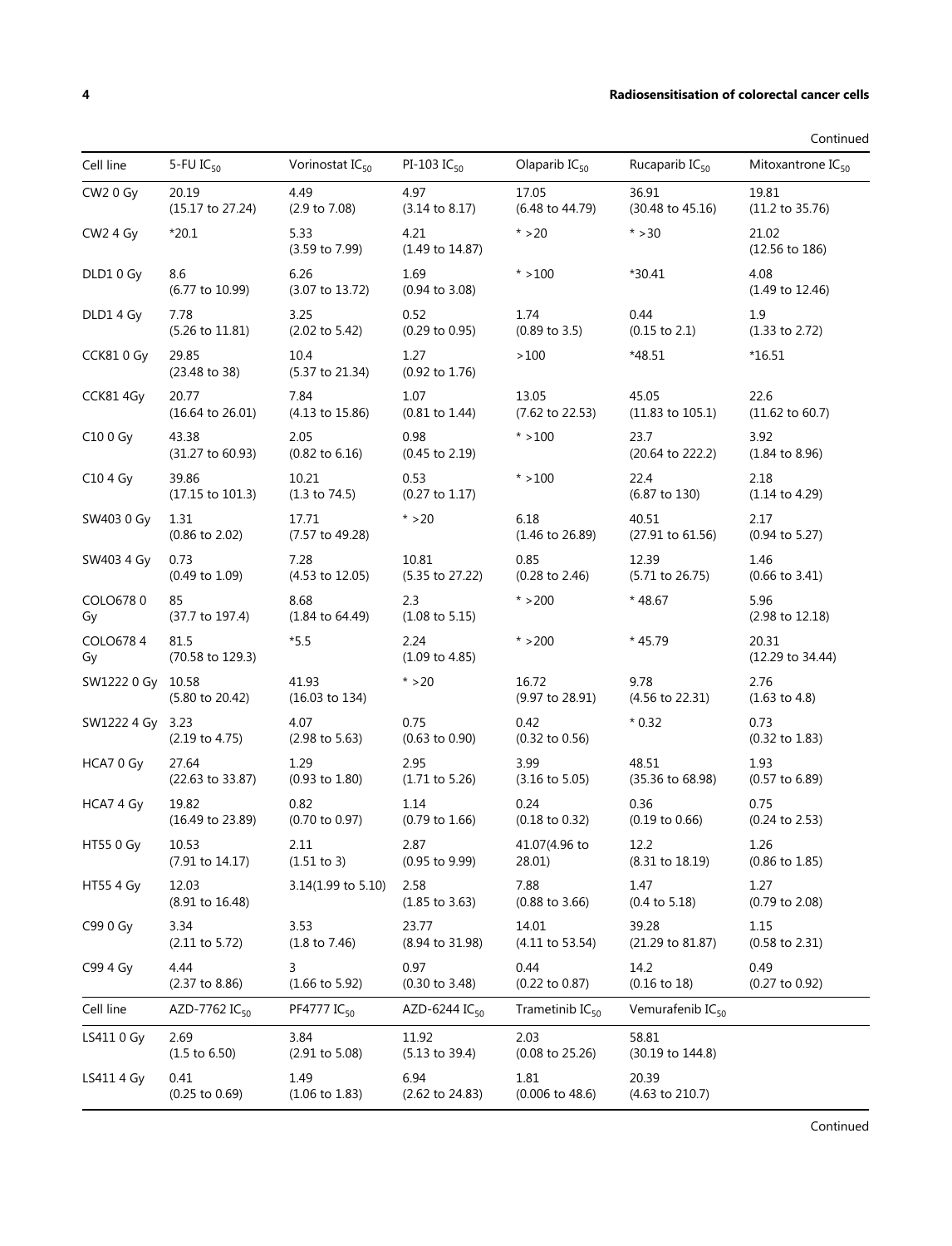| Cell line              | 5-FU $IC_{50}$                     | Vorinostat $IC_{50}$               | PI-103 $IC_{50}$                   | Olaparib $IC_{50}$                  | Rucaparib IC <sub>50</sub>           | Mitoxantrone<br>$IC_{50}$ |
|------------------------|------------------------------------|------------------------------------|------------------------------------|-------------------------------------|--------------------------------------|---------------------------|
| RKO 0 Gy               | 0.02<br>$(0.015 \text{ to } 0.03)$ | 0.47<br>$(0.31$ to $0.71)$         | *148.75                            | 0.09<br>$(0.03 \text{ to } 0.3)$    | 15.14<br>(4.37 to 57.2)              |                           |
| RKO 4 Gy               | 0.005<br>(0.004 to 0.008)          | 0.19<br>$(0.15 \text{ to } 0.25)$  | 4.62<br>$(0.74 \text{ to } 46.47)$ | 0.03<br>$(0.01$ to $0.07)$          | 4.57<br>(0.99 to 29.93)              |                           |
| VACO5 0 Gy             | 0.05<br>$(0.03 \text{ to } 0.11)$  | 1.5<br>$(1.06 \text{ to } 2.16)$   | 14.81<br>(7.95 to 29.18)           | 0.01<br>(0.007 to 0.017)            | 9.37<br>$(6.57 \text{ to } 13.45)$   |                           |
| VACO <sub>5</sub> 4 Gy | 0.01<br>$(0.004 \text{ to } 0.02)$ | 0.28<br>$(0.23$ to $0.34)$         | 7.08<br>(4.28 to 11.86)            | 0.003<br>$(0.003$ to $0.004)$       | 3.86<br>$(2.6 \text{ to } 5.84)$     |                           |
| HT290Gy                | 0.03<br>$(0.02 \text{ to } 0.06)$  | 4.08<br>$(2.58 \text{ to } 6.89)$  | 2.34(1.02 to 5.62)                 | 0.02<br>$(0.01$ to $0.04)$          | 13.1<br>(5.49 to 32.24)              |                           |
| HT29 4 Gy              | 0.01<br>$(0.003 \text{ to } 0.03)$ | 1.57<br>$(1.03 \text{ to } 2.45)$  | 1.87(0.62 to 6.39)                 | 0.01<br>$(0.007 \text{ to } 0.02)$  | 11.76<br>$(6.68 \text{ to } 20.96)$  |                           |
| OXCO4 0 Gy             | 2.14<br>$(1.39 \text{ to } 3.73)$  | 1.54<br>$(1.08 \text{ to } 2.22)$  | 3.04<br>$(1.76 \text{ to } 5.35)$  | $*0.15$                             | 14.57<br>$(10.14 \text{ to } 21.19)$ |                           |
| OXCO4 4 Gy             | 0.17<br>$(0.13 \text{ to } 0.22)$  | 0.76<br>$(0.54 \text{ to } 1.09)$  | 0.82<br>(0.33 to 2.4)              | $*0.06$                             | 10.6<br>(4.09 to 28.44)              |                           |
| CW <sub>2</sub> 0 Gy   | 2.16<br>$(1.17 \text{ to } 5.32)$  | 26.75<br>(21.9 to 32.78)           | 1.72<br>(0.47 to 9.39)             | 0.46<br>$(0.2 \text{ to } 1.24)$    | *53.05                               |                           |
| CW <sub>2</sub> 4 Gy   | $* > 2$                            | 20.75<br>(6.06 to 71.96)           | $* > 10$                           | 0.18<br>$(0.076 \text{ to } 0.44)$  | *49.07                               |                           |
| DLD1 0 Gy              | 0.14<br>$(0.1 \text{ to } 0.21)$   | $*15.02$                           | $* > 20$                           | $* > 1$                             | $*66.41$                             |                           |
| DLD1 4 Gy              | 0.02<br>$(0.01$ to $0.05)$         | 5.46<br>(2.36 to 12.91)            | $* > 20$                           | 0.08<br>$(0.02 \text{ to } 0.59)$   | 33.24<br>$(14.01 \text{ to } 84.84)$ |                           |
| CCK810 Gy              | 0.75<br>(0.43 to 1.42)             | $* > 10$                           | $* > 20$                           | $^{\star}$ > 1                      | $* > 160$                            |                           |
| CCK81 4Gy              | 0.11<br>$(0.08 \text{ to } 0.17)$  | $* > 10$                           | $* > 20$                           | $^{\star}$ > 1                      | $* > 160$                            |                           |
| C10 0 Gy               | 0.12<br>(0.1 to 0.15)              | $*10.08$                           | $*25.69$                           | 0.68<br>$(0.26 \text{ to } 3.31)$   | 53.16<br>(30.73 to 99.45)            |                           |
| C10 4 Gy               | 0.12<br>$(0.08 \text{ to } 0.2)$   | $* > 10$                           | $* > 20$                           | 0.29<br>$(0.13 \text{ to } 0.74)$   | 48.79<br>(23.05 to 119.8)            |                           |
| SW403 0 Gy             | 0.26<br>$(0.18 \text{ to } 0.37)$  | 0.79<br>$(0.44 \text{ to } 1.41)$  | 6.45<br>$(3.02 \text{ to } 15.7)$  | $*2.03$                             | $* > 80$                             |                           |
| SW403 4 Gy             | 0.13<br>(0.1 to 0.16)              | 0.37<br>$(0.22 \text{ to } 0.62)$  | 1.71<br>$(1.08 \text{ to } 2.76)$  | $*1.68$                             | $^{\star}$ >80                       |                           |
| COLO6780<br>Gy         | $* > 2$                            | $*25.14$                           | 1.12<br>$(0.72 \text{ to } 1.78)$  | 0.006<br>$(0.005$ to $0.008)$       | $* > 80$                             |                           |
| COLO6784<br>Gy         | $* > 2$                            | $*25.39$                           | 1.47<br>$(1.07 \text{ to } 2.04)$  | 0.005<br>$(0.002 \text{ to } 0.01)$ | $* > 80$                             |                           |
| SW1222 0 Gy            | 0.07<br>$(0.05 \text{ to } 0.1)$   | 6.26<br>$(4.02 \text{ to } 10.64)$ | 3.75<br>$(0.64 \text{ to } 45.5)$  | 0.23<br>$(0.09 \text{ to } 0.69)$   | $* > 160$                            |                           |
| SW1222 4 Gy            | 0.02<br>$(0.02 \text{ to } 0.02)$  | 1.19<br>$(0.76 \text{ to } 1.91)$  | 0.61<br>$(0.43 \text{ to } 0.87)$  | 0.04<br>$(0.02 \text{ to } 0.07)$   | 39.5<br>$(27.01 - 57.36)$            |                           |